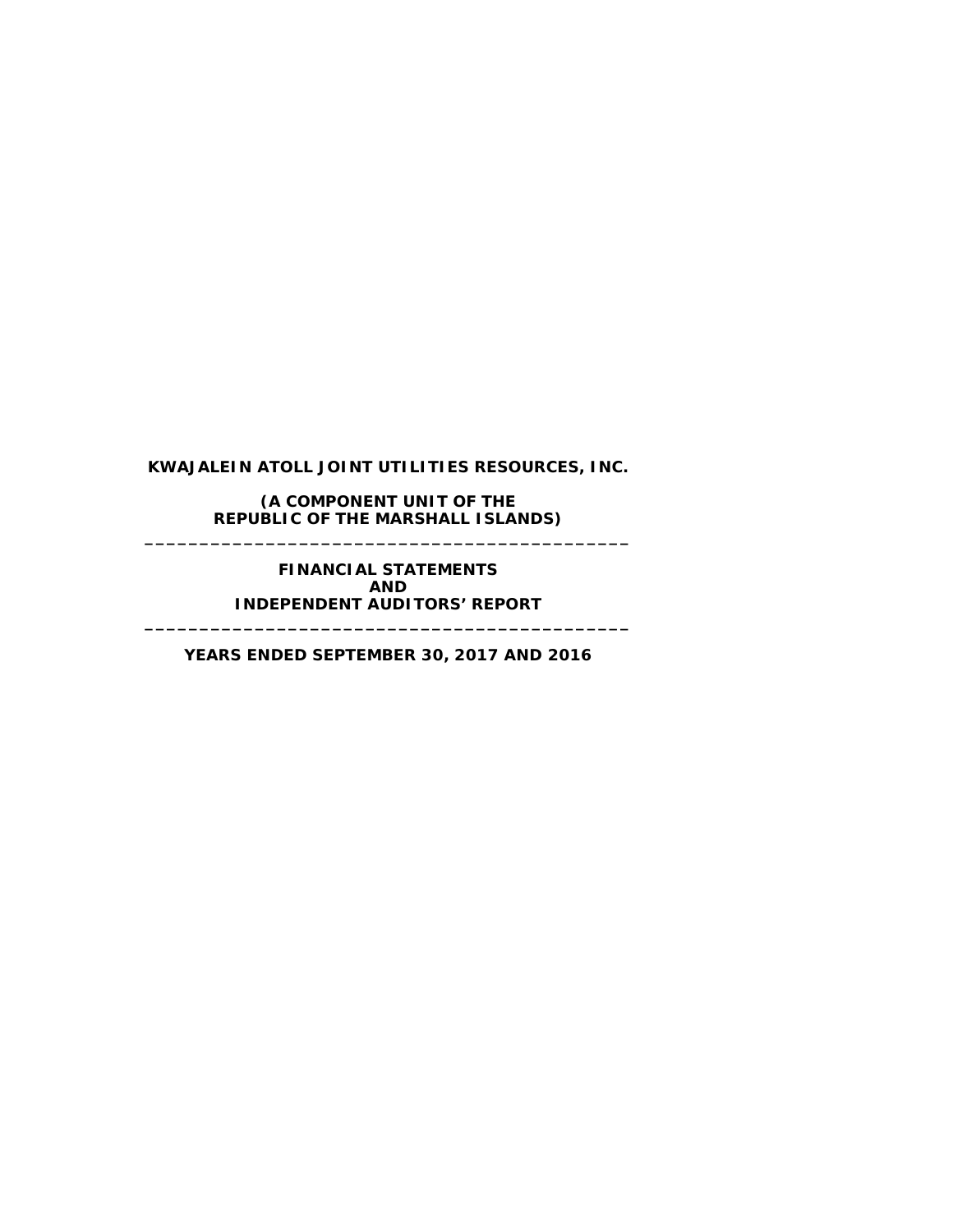Years Ended September 30, 2017 and 2016 Table of Contents

|     |                                                                                                                                                                                                                                    | Page No. |
|-----|------------------------------------------------------------------------------------------------------------------------------------------------------------------------------------------------------------------------------------|----------|
| Ι.  | INDEPENDENT AUDITORS' REPORT                                                                                                                                                                                                       | 1        |
| П.  | MANAGEMENT'S DISCUSSION AND ANALYSIS                                                                                                                                                                                               | 3        |
| HL. | <b>FINANCIAL STATEMENTS:</b>                                                                                                                                                                                                       |          |
|     | Statements of Net Position                                                                                                                                                                                                         | 9        |
|     | Statements of Revenues, Expenses and Changes in Net Position                                                                                                                                                                       | 10       |
|     | <b>Statements of Cash Flows</b>                                                                                                                                                                                                    | 11       |
|     | Notes to Financial Statements                                                                                                                                                                                                      | 13       |
| IV. | INDEPENDENT AUDITORS' REPORTS ON COMPLIANCE WITH<br><b>LAWS AND REGULATIONS</b>                                                                                                                                                    |          |
|     | Independent Auditors' Report on Internal Control Over Financial<br>Reporting and on Compliance and Other Matters Based on an<br>Audit of Financial Statements Performed in Accordance With<br><b>Government Auditing Standards</b> | 21       |
|     | Independent Auditors' Report on Compliance For Each Major<br>Program; Report on Internal Control Over Compliance; and<br>Report on the Schedule of Expenditures of Federal Awards<br>Required by the Uniform Guidance              | 23       |
|     | Schedule of Expenditures of Federal Awards                                                                                                                                                                                         | 25       |
|     | Schedule of Findings and Questioned Costs                                                                                                                                                                                          | 26       |
|     | Unresolved Prior Year Findings and Questioned Costs                                                                                                                                                                                | 32       |
|     |                                                                                                                                                                                                                                    |          |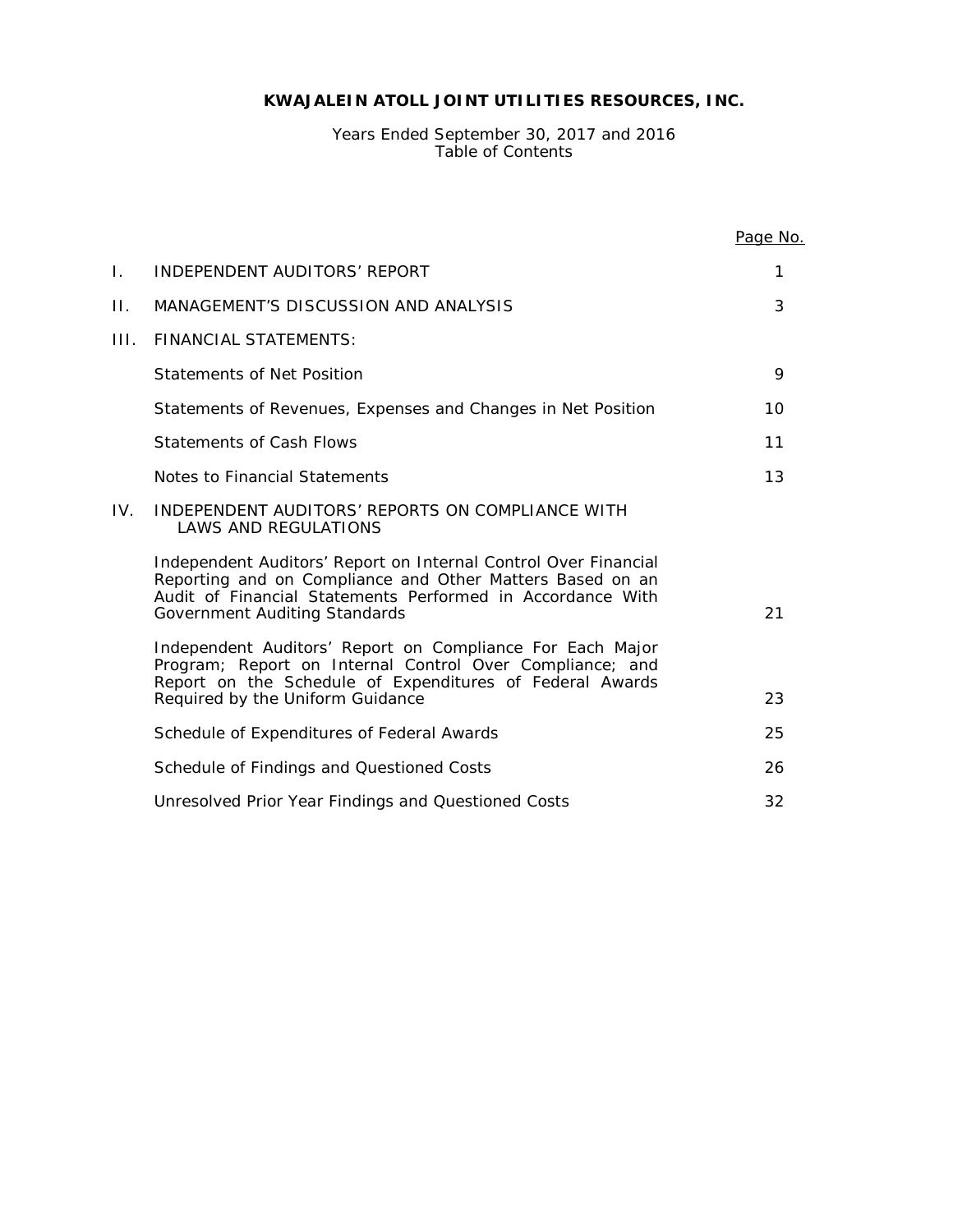

Deloitte & Touche LLP 361 South Marine Corps Drive Tamuning, GU 96913-3973 USA

Tel: +1 (671) 646-3884 Fax: +1 (671) 649-4265

www.deloitte.com

## **INDEPENDENT AUDITORS' REPORT**

Board of Directors Kwajalein Atoll Joint Utilities Resources, Inc.:

## **Report on the Financial Statements**

We have audited the accompanying financial statements of Kwajalein Atoll Joint Utilities Resources, Inc. (KAJUR), a component unit of the Republic of the Marshall Islands, which comprise the statements of net position as of September 30, 2017 and 2016, and the related statements of revenues, expenses and changes in net position and of cash flows for the years then ended, and the related notes to the financial statements.

#### *Management's Responsibility for the Financial Statements*

Management is responsible for the preparation and fair presentation of these financial statements in accordance with accounting principles generally accepted in the United States of America; this includes the design, implementation, and maintenance of internal control relevant to the preparation and fair presentation of financial statements that are free from material misstatement, whether due to fraud or error.

## *Auditors' Responsibility*

Our responsibility is to express an opinion on these financial statements based on our audits. We conducted our audits in accordance with auditing standards generally accepted in the United States of America and the standards applicable to financial audits contained in *Government Auditing Standards,* issued by the Comptroller General of the United States. Those standards require that we plan and perform the audit to obtain reasonable assurance about whether the financial statements are free from material misstatement.

An audit involves performing procedures to obtain audit evidence about the amounts and disclosures in the financial statements. The procedures selected depend on the auditor's judgment, including the assessment of the risks of material misstatement of the financial statements, whether due to fraud or error. In making those risk assessments, the auditor considers internal control relevant to the entity's preparation and fair presentation of the financial statements in order to design audit procedures that are appropriate in the circumstances, but not for the purpose of expressing an opinion on the effectiveness of the entity's internal control. Accordingly, we express no such opinion. An audit also includes evaluating the appropriateness of accounting policies used and the reasonableness of significant accounting estimates made by management, as well as evaluating the overall presentation of the financial statements.

We believe that the audit evidence we have obtained is sufficient and appropriate to provide a basis for our audit opinion.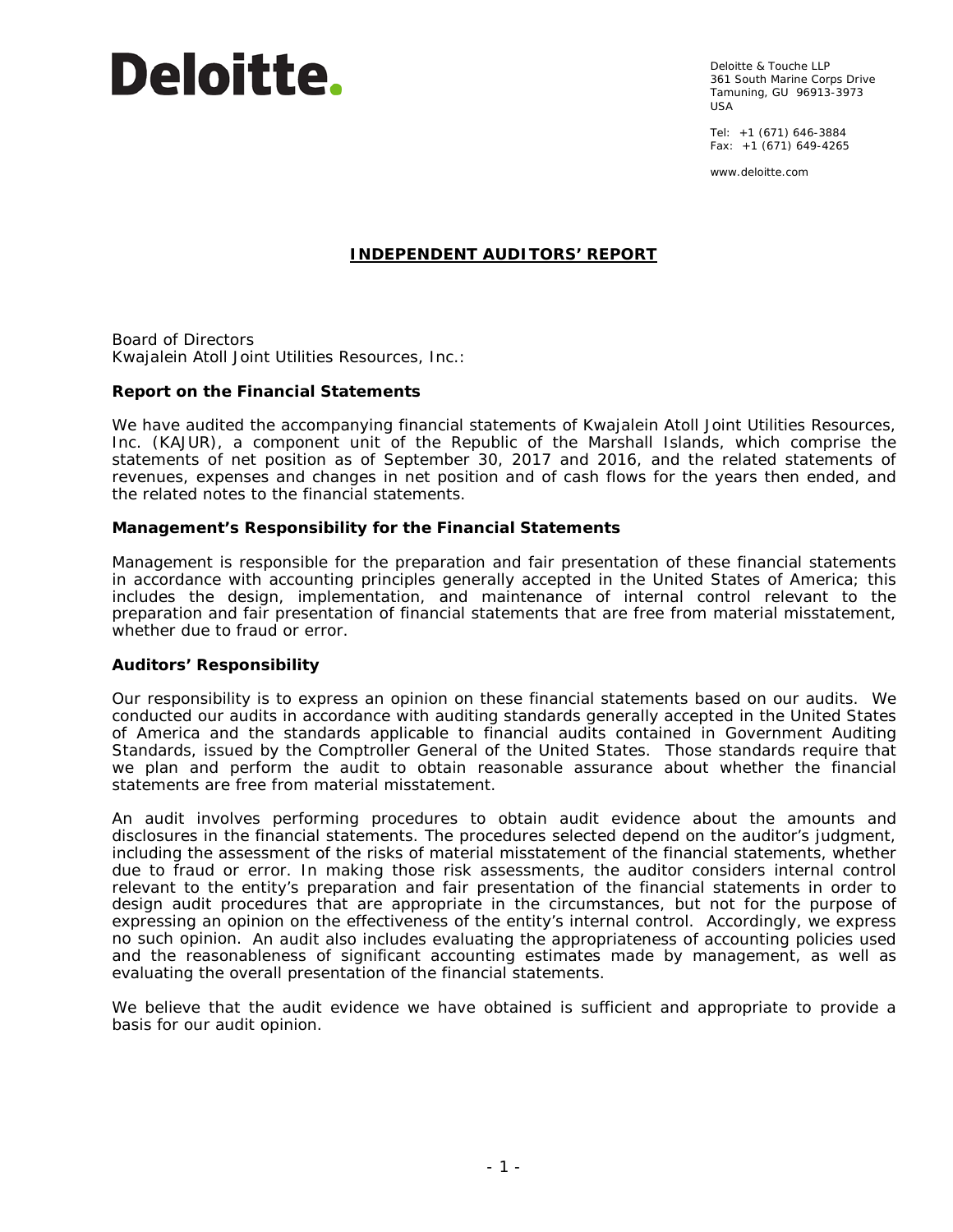# Deloitte.

## *Opinion*

In our opinion, the financial statements referred to above present fairly, in all material respects, the financial position of KAJUR as of September 30, 2017 and 2016, and the results of its operations and its cash flows for the years then ended in accordance with accounting principles generally accepted in the United States of America.

## *Other Matters*

## *Required Supplementary Information*

Accounting principles generally accepted in the United States of America require that the management's discussion and analysis on pages 3 to 8 be presented to supplement the financial statements. Such information, although not a part of the financial statements, is required by the Governmental Accounting Standards Board who considers it to be an essential part of financial reporting for placing the financial statements in an appropriate operational, economic, or historical context. We have applied certain limited procedures to the required supplementary information in accordance with auditing standards generally accepted in the United States of America, which consisted of inquiries of management about the methods of preparing the information and comparing the information for consistency with management's responses to our inquiries of the financial statements, and other knowledge we obtained during our audit of the financial statements. We do not express an opinion or provide any assurance on the information because the limited procedures do not provide us with sufficient evidence to express an opinion or provide any assurance.

## **Other Reporting Required by** *Government Auditing Standards*

In accordance with *Government Auditing Standards*, we have also issued our report dated June 5, 2018, on our consideration of KAJUR's internal control over financial reporting and on our tests of its compliance with certain provisions of laws, regulations, contracts, and grant agreements and other matters. The purpose of that report is to describe the scope of our testing of internal control over financial reporting and compliance and the results of that testing, and not to provide an opinion on internal control over financial reporting or on compliance. That report is an integral part of an audit performed in accordance with *Government Auditing Standards* in considering KAJUR's internal control over financial reporting and compliance.

loith Wardell

June 5, 2018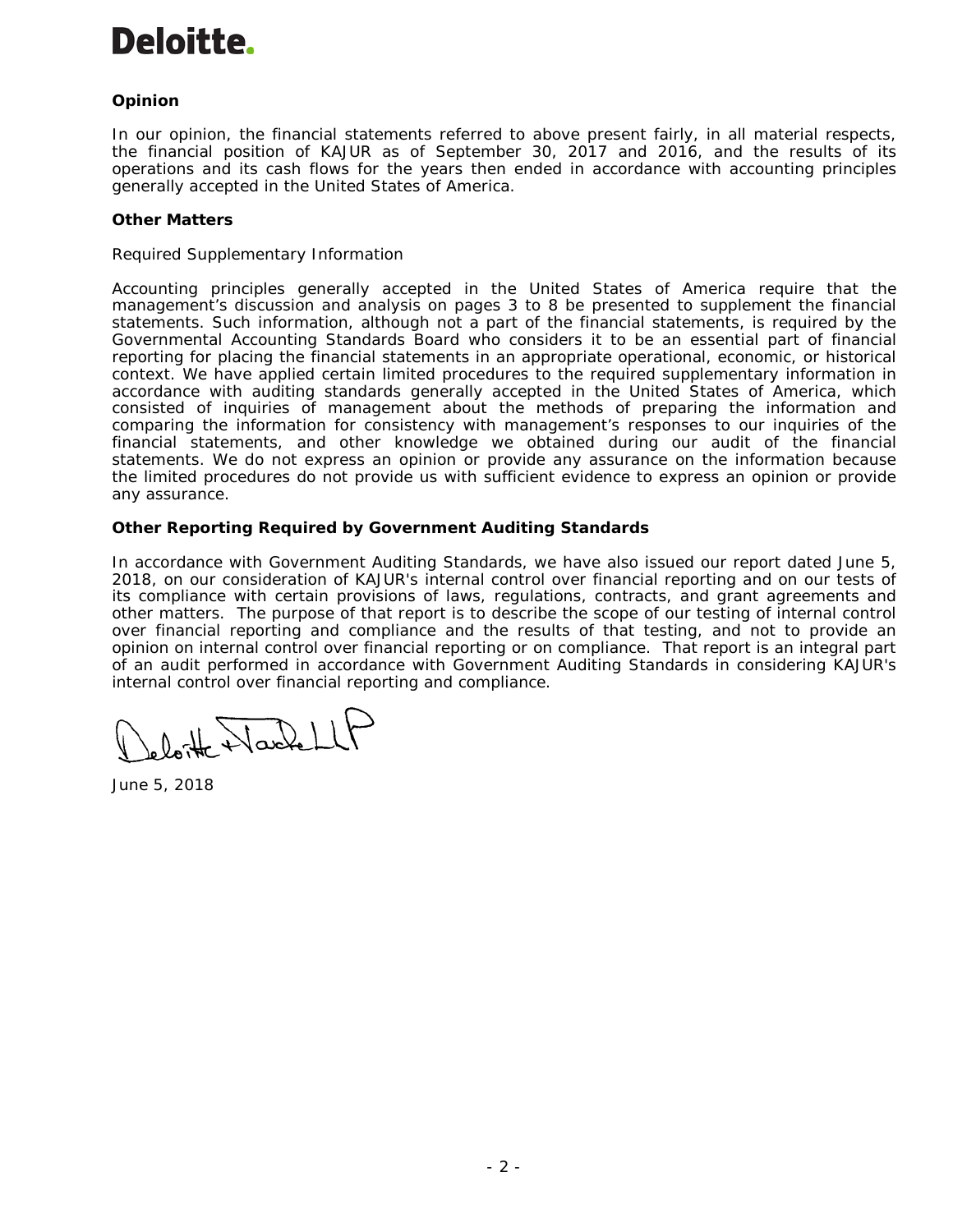Management's Discussion and Analysis Years Ended September 30, 2017 and 2016

The Kwajalein Atoll Joint Utilities Resources (KAJUR) was incorporated under the laws of the Republic of the Marshall Islands in September 1990. KAJUR was originally established as a private entity governed by the Kwajalein Atoll Development Authority (KADA) Board of Directors. In October 1999, RepMar and KADA awarded a two-year management contract to the American Samoa Power Authority (ASPA) to assume operational control of KAJUR. This management contract was extended for an additional two years and in April of 2003, ASPA's contract expired.

In May of 2006, the RMI Cabinet officially approved the transfer of all management responsibilities for KAJUR to the RMI Combined Utility Board of Directors as a component unit of RepMar. KAJUR is currently the sole provider of electricity, potable water and sanitation services for the community of Ebeye, which also include Gugeegue and smaller island communities connected to Ebeye by the causeway. At the closing of FY2016, KAJUR has under its employment a total of eighty-five (85) employees manning all three functional elements of its operational structure.

## **FINANCIAL HIGHLIGHTS**

Although KAJUR continues to face operational challenges, the delivery of utility services to its customers has remained sustainable and consistent. Capital improvement projects have taken place throughout KAJUR's departments, namely the construction of two new salt water wells and installation of two new Salt Water Reverse Osmosis units. These developments fall under the initial phases of the Ebeye Water Supply and Sanitation Project (EWSSP), which will ultimately produce and distribute more water to the community at a more energy-efficient level. There were no major disruptions in service provided.

With the help of our foreign contractors, our relatively under-skilled local workforce continues to build capacity. This cost-friendly method allows for more one-on-one on-the-job training between specialists and trainees. KAJUR is on the path to upgrade and change our business practices through policy development and capacity building across the board. KAJUR also recognizes the importance of being more technologically inclined.

KAJUR still utilizes TenderLink©, an electronic tendering system, to procure off-island goods and services. Although all off-island tendering is done electronically, most local tendering is partially paperless. We are still pushing more local vendors to register to TenderLink© so that KAJUR could fully comply with the RepMar Procurement Code, while maintaining a less time consuming and fairer procurement, supply, and accounting system.

## **FINANCIAL ANALYSIS OF KAJUR**

The Statement of Net Position and the Statement of Revenues, Expenses and changes in Net Position provide an indication to KAJUR's financial condition. KAJUR's net position reflects the difference between assets and liabilities. An increase in net position over time typically indicated an improvement in financial condition.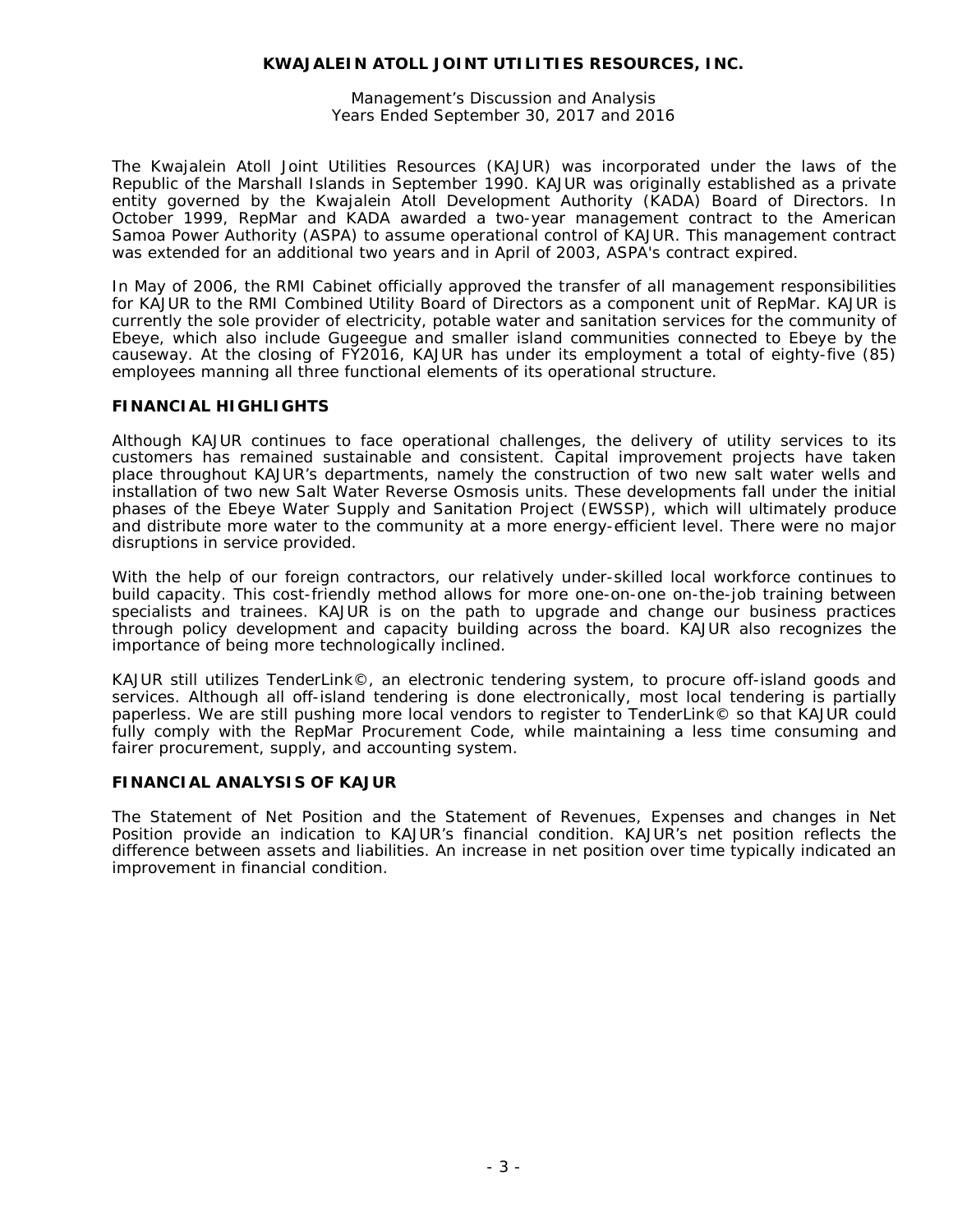Management's Discussion and Analysis, Continued Years Ended September 30, 2017 and 2016

A summary of KAJUR's Statement of Net Position is presented below:

| Assets:                             | 2017            | 2016            | 2015            |
|-------------------------------------|-----------------|-----------------|-----------------|
| Current and other assets            | 1,613,716<br>S. | \$<br>1,832,658 | \$<br>1,816,568 |
| Capital assets                      | 5,434,009       | 1,913,316       | 2,000,780       |
| Total assets                        | 7,047,725       | 3,745,974       | 3,817,348       |
| Liabilities:<br>Current liabilities | 3,791,509       | 2,602,142       | 2,517,617       |
| Net Position:                       |                 |                 |                 |
| Invested in capital assets          | 5,434,009       | 1,913,316       | 2,000,708       |
| Restricted                          | 22,478          | 50,000          |                 |
| Unrestricted                        | (2, 200, 271)   | (819, 484)      | (701,049)       |
| Total net position                  | \$3,256,216     | 1,143,832<br>\$ | \$<br>1,299,731 |

As indicated above, KAJUR's capital assets increased by \$3,520,693 in FY2017, as KAJUR started procuring more assets, mostly under the EWSSP. On the other hand, current and other assets decreased by \$218,942. Overall, you will find an increase of \$3,301,751 in total assets for FY2017.

By the closing of FY2017, current liabilities equaled \$3,791,509 due in great part to diesel fuel received on credit from the Marshalls Energy Company (MEC) throughout this period. This is the only major liability KAJUR incurred during this period. As in the previous years, KAJUR continues to hold good credit standing with local vendors, service providers, and international suppliers.

The RMI government continues to allocate funds from US Compact to support KAJUR's power plant operations and other utility services. Through this, KAJUR is able to meet fuel requirements for power generation and spare parts for its water and sanitation services while maintaining tariff rates at levels that are well below cost, affordable to customers.

A comparative summary of KAJUR's Statement of Revenues, Expenses, and Changes in Net Position is presented below:

|                        | 2017            | 2016             | 2015            |
|------------------------|-----------------|------------------|-----------------|
| Revenues:              |                 |                  |                 |
| Net operating revenues | \$<br>4,366,109 | \$<br>4,159,744  | \$<br>4,086,044 |
| Non-operating revenues | 1,327,860       | 1,377,860        | 2,629,764       |
| Capital contributions  | 3,213,670       |                  |                 |
| Total revenues         | 8,907,639       | 5,537,604        | 6,715,808       |
|                        |                 |                  |                 |
| Expenses:              |                 |                  |                 |
| Net operating expenses | 6,697,820       | 5,693,503        | 6,219,406       |
| Non-operating expenses | 97,435          |                  | 20,212          |
| Total expenses         | 6,795,255       | 5,693,503        | 6,239,618       |
| Change in net position | \$<br>2,112,384 | \$<br>(155, 899) | \$<br>476,190   |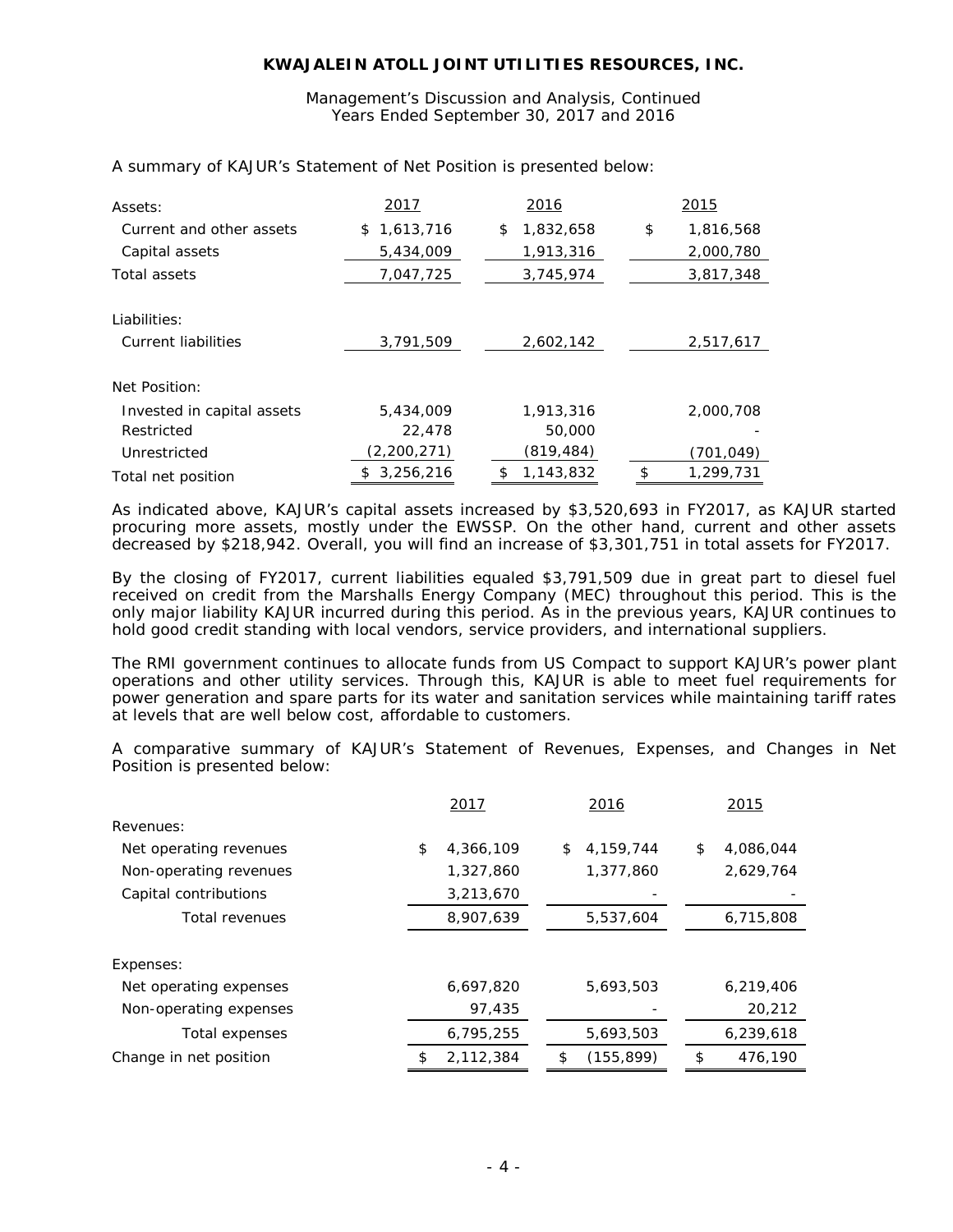Management's Discussion and Analysis, Continued Years Ended September 30, 2017 and 2016

The Statement of Revenues, Expenses, and Changes in Net Position identifies the various revenue and expense items that impact change in net position. As indicated above, total revenue increased by \$3,370,035 from FY2016. KAJUR received capital contributions of \$3,213,670, electricity sales increased by \$154,052, as well as fuel sales by \$112,574.

KAJUR is still looking into initiating a flat rate charge for the provision of water and saltwater through the public pipeline. Studies still have to be done to ensure reliable service to the customer at an affordable and sustainable rate. Water and sanitation services remain free of charge to the public. However, government and commercial customers are on metered service lines, and are billed monthly. \$189,289 was collected for water services in FY2017 – a slight increase from the year prior.

The graph below comparatively illustrates the major components of operating revenues for FY2016 and FY2017:



Referencing the Major Expense Items graph below, it is evident that fuel and lubricants expense remains the highest expense item in FY2017. It represents 51% of the overall operating expense for FY2017, which is an increase compared to the previous fiscal year.

Salaries and wages is the second-highest expense item in FY2017, which has slightly increased from the previous year. In FY2016, Board approved a salary and wage merit-based increase for the FY2017. Through a highly selective and scored selection process, chosen employees possess adequate skills, education, and experience.

In conclusion, fuel and lubricants continue to be the only expense item with notable variance over the past three years. All other major operating expense components were predictable and had moderate variance. KAJUR continues to explore ways to reduce high overhead cost and high dependency on fossil fuel, such as the use of Renewable Energy.

The graph below shows a comparative analysis of major operating expense components for FY2017 and the preceding two years: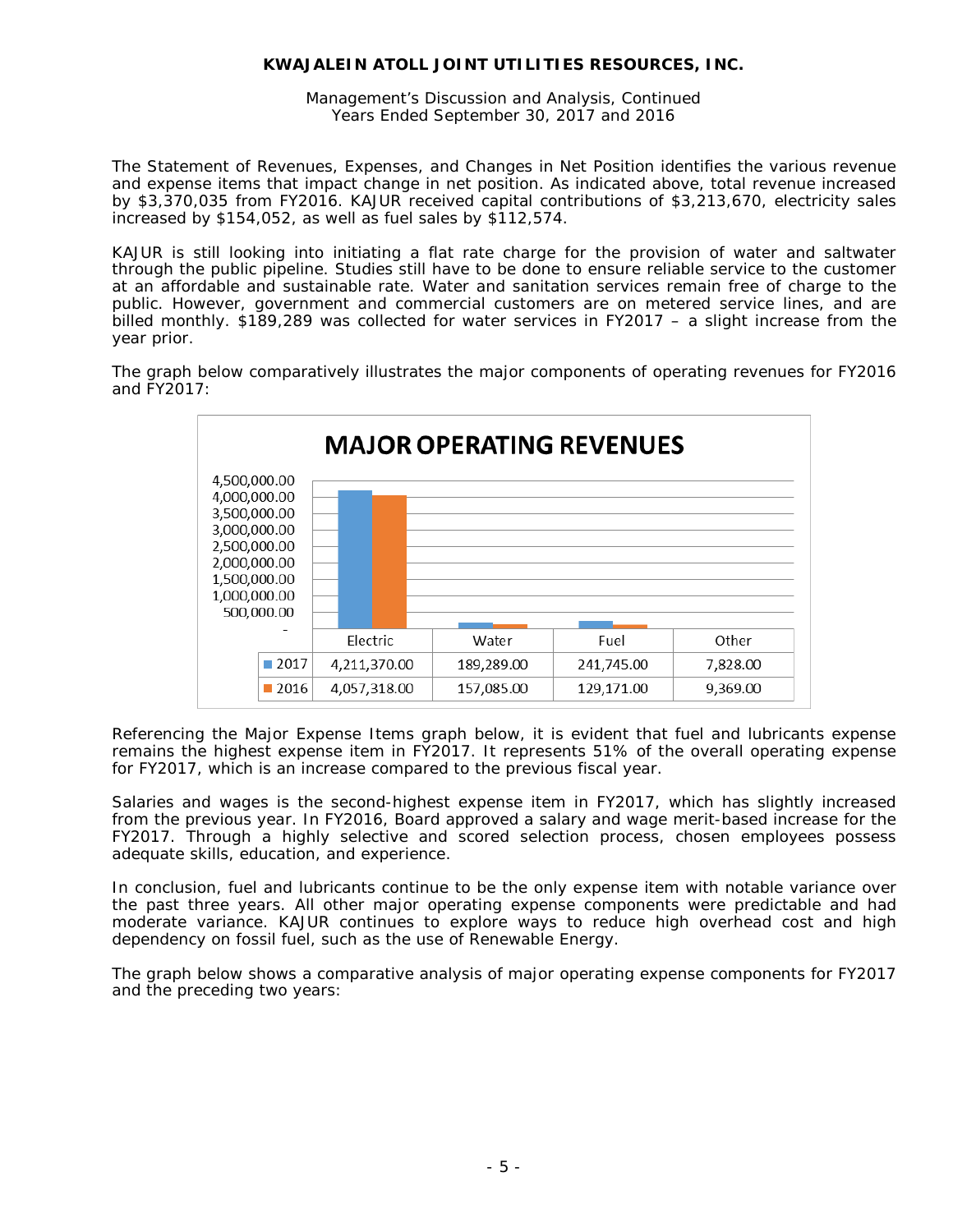Management's Discussion and Analysis, Continued Years Ended September 30, 2017 and 2016



## **CAPITAL ASSETS**

KAJUR made several investments in capital assets during FY2017 under the EWSSP, through the construction work in progress and equipment in transit. There is a difference of \$3,520,693 from FY2016.

A summary of KAJUR's capital assets for the past three years is presented below:

|                                | 2017        | 2016        | 2015        |
|--------------------------------|-------------|-------------|-------------|
| Plant and machinery            | \$5,405,697 | \$5,378,323 | \$5,299,742 |
| Distribution system            | 2,134,149   | 2,056,634   | 2,016,590   |
| Water system                   | 1,965,890   | 1,635,775   | 1,427,924   |
| Other equipment                | 2,324,248   | 2,166,208   | 2,120,703   |
|                                | 11,829,984  | 11,236,940  | 10,864,959  |
| Less accumulated depreciation  | (9,834,004) | (9,380,398) | (8,920,953) |
|                                | 1,995,980   | 1,856,542   | 1,944,006   |
| Construction work in progress/ |             |             |             |
| equipment in transit           | 3,438,029   | 56,774      | 56,774      |
|                                | \$5,434,009 | \$1,913,316 | \$2,000,780 |

During the year ended September 30, 2017, KAJUR was the recipient of capital contributions in the amount of \$3,213,670 associated with the Ebeye Water Supply and Sanitation Project for the construction of Salt Water Reverse Osmosis (SWRO) equipment. The SWRO equipment was commissioned on October 7, 2017.

Please refer to note 5 to the accompanying financial statements for additional information regarding KAJUR's capital assets.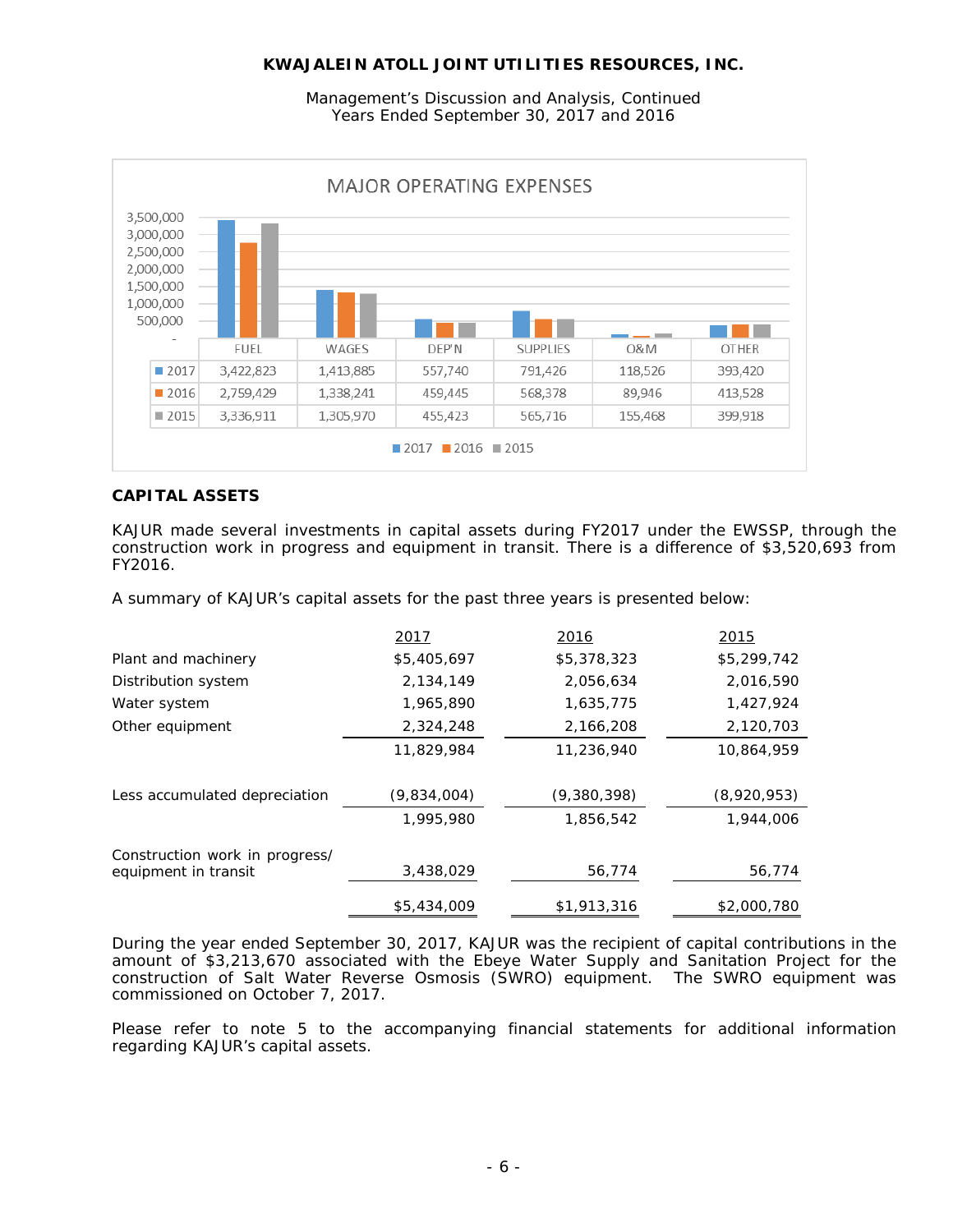Management's Discussion and Analysis, Continued Years Ended September 30, 2017 and 2016

Management's Discussion and Analysis for the year ended September 30, 2016 is set for in the report on the audit of KAJUR's financial statements dated April 10, 2017. That Discussion and Analysis explains the major factors impacting the FY 2016 financial statements and may be obtained from the contact information below.

## **FUTURE OUTLOOK ON SUSTAINABILITY**

KAJUR continues to make small but notable progress in improving quality of life for the community of Ebeye. Long-term planning continues to shape a more optimistic future for KAJUR. Less people are retrieving drinking water from Kwajalein now that the SWRO plant is producing more clean drinking water. Power outages are sporadic and last less than an hour. Despite these improvements, sustainability remains an issue to resolve.

Like most utility companies in the region, the cost of fuel continues to be the primary determining factor relative to affordability and sustainability of KAJUR's utility services. Ebeye's remote location and limited resources are also limiting its ability to adequately address many of its operational challenges.

KAJUR's operational data clearly shows that there continues to be a substantial gap between operating revenue and operating expense – a clear indication that KAJUR continues to operate at a substantial loss. For the foreseeable future, KAJUR will continue to look to the government to subsidize the operational loss.



The chart below shows a clear representation of the gap between revenue and expense over a span of seven years:

As indicated in the chart above, over a period of seven years, KAJUR's yearly loss averages to little under \$2M. Major contributing factors to these yearly losses include high fuel costs and water and saltwater services provided free of charge. To help offset this operational gap, KAJUR continues to seek financial assistance from the US and RMI governments.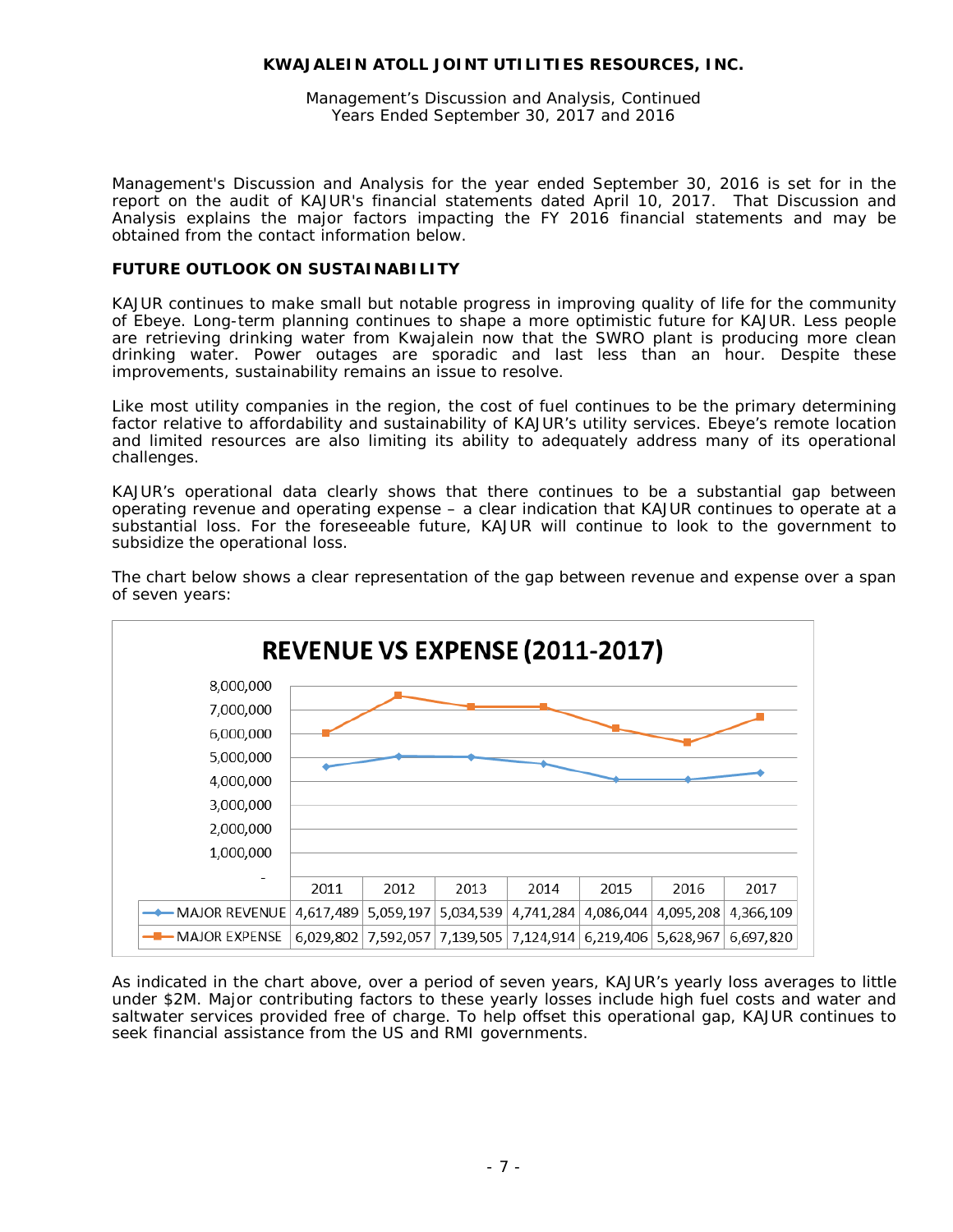#### Management's Discussion and Analysis, Continued Years Ended September 30, 2017 and 2016

To further reduce the loss, KAJUR is developing a long-term plan of utilizing renewable energy. KAJUR remains vigilant to exploring short-term methods to reduce costs associated with power generation and distribution. These include an existing plan to systematically retrofit appliances with energy efficient household appliances through the use of an energy efficiency revolving fund and supported by local ordinances to ban energy inefficient appliances from Kwajalein Atoll. KAJUR continues to work with the local government and business community toward implementing this effort FY2018.

## **KAJUR'S FOCUS IN THE COMING FISCAL YEAR**

The following are KAJUR's goals for the coming fiscal year 2018:

- 1) Continue to strengthen KAJUR's organizational structure so it can withstand additional strain on its resources with the implementation of the Ebeye Water Supply and Sanitation Project.
- 2) Secure KAJUR's Energy Efficiency Revolving Fund.
- 3) Continue to work with the Board and Kwajalein leadership to identify cheaper means of transporting fuel for the Ebeye power plant.
- 4) Complete reconfiguration of the fuel pipeline layout, fuel metering systems, and replacement of a settling tank at the power plant.
- 5) Continue to strengthen KAJUR's benchmarking efforts.
- 6) Strengthen fuel and material inventory within KAJUR's supply system.
- 7) Strengthen KAJUR's Supply and Procurement department.

## **ADDITIONAL FINANCIAL INFORMATION**

This discussion and analysis is designed to provide KAJUR's customers and other interested parties with an overview of KAJUR's financial operations and financial condition. Should the reader have questions regarding the information included in this report or wishes to request additional financial information please contact the Kwajalein Atoll Joint Utility Resources, Inc. Manager at P.O. Box 5819, Ebeye, MH 96970.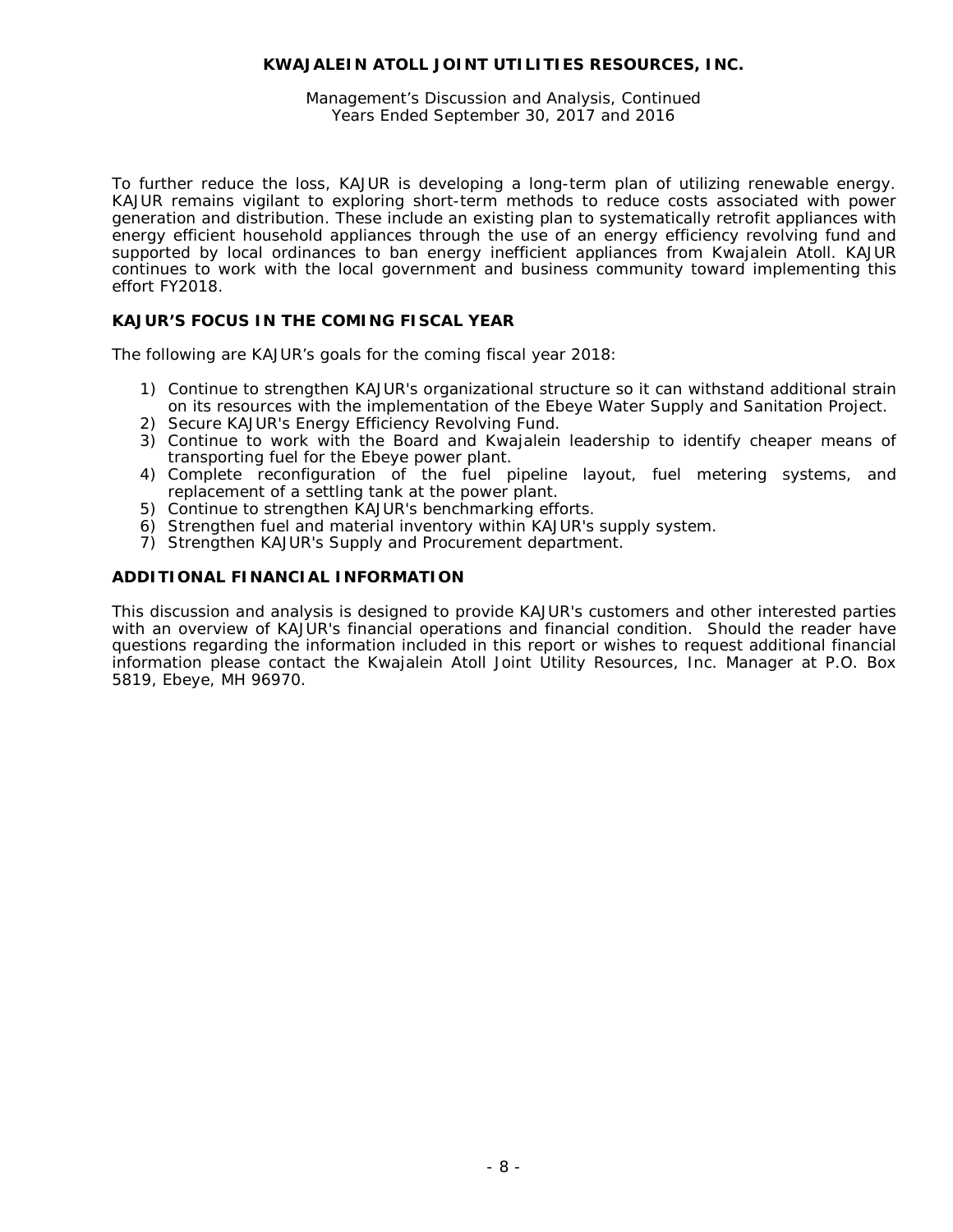## Statements of Net Position September 30, 2017 and 2016

| <u>ASSETS</u>                                         | 2017                    | 2016                 |
|-------------------------------------------------------|-------------------------|----------------------|
| Current assets:                                       |                         |                      |
| Cash                                                  | \$<br>398,277           | \$<br>326,321        |
| Receivables:                                          |                         |                      |
| Utility                                               | 2,180,568               | 2,032,786            |
| Affiliate                                             | 1,137,745               | 1,231,329            |
| Due from grantor                                      | 212,449                 | 10,968               |
| Due from related party                                | 131,968                 | 24,578               |
| Employees<br>Other                                    | 7,784                   | 7,512                |
|                                                       | 150,136                 | 160,447              |
|                                                       | 3,820,650               | 3,467,620            |
| Less allowance for doubtful accounts                  | (3,323,074)             | (3,038,951)          |
| Total receivables, net                                | 497,576                 | 428,669              |
| Prepaid expenses                                      | 149,430                 | 385,910              |
| Inventories                                           | 538,412                 | 691,758              |
| Total current assets                                  | 1,583,695               | 1,832,658            |
| Deposits for capital assets acquisition               | 30,021                  |                      |
| Capital assets:                                       |                         |                      |
| Nondepreciable                                        | 3,438,029               | 56,774               |
| Other capital assets, net of accumulated depreciation | 1,995,980               | 1,856,542            |
| Total noncurrent assets                               | 5,464,030               | 1,913,316            |
|                                                       | \$7,047,725             | \$3,745,974          |
| <b>LIABILITIES AND NET POSITION</b>                   |                         |                      |
| <b>Current liabilities:</b>                           |                         |                      |
| Accounts payable                                      | \$<br>75,026            | \$<br>53,167         |
| Due to affiliates                                     | 3,619,001               | 2,454,137            |
| <b>Accrued liabilities</b>                            | 30,323                  | 28,782               |
| Unearned revenue                                      | 67,159                  | 66,056               |
| Total current liabilities                             | 3,791,509               | 2,602,142            |
|                                                       |                         |                      |
| Contingencies                                         |                         |                      |
| Net position:                                         |                         |                      |
| Net investment in capital assets<br>Restricted        | 5,434,009               | 1,913,316            |
| Unrestricted                                          | 22,478<br>(2, 200, 271) | 50,000<br>(819, 484) |
|                                                       |                         |                      |
| Total net position                                    | 3,256,216               | 1,143,832            |
|                                                       | \$7,047,725             | \$3,745,974          |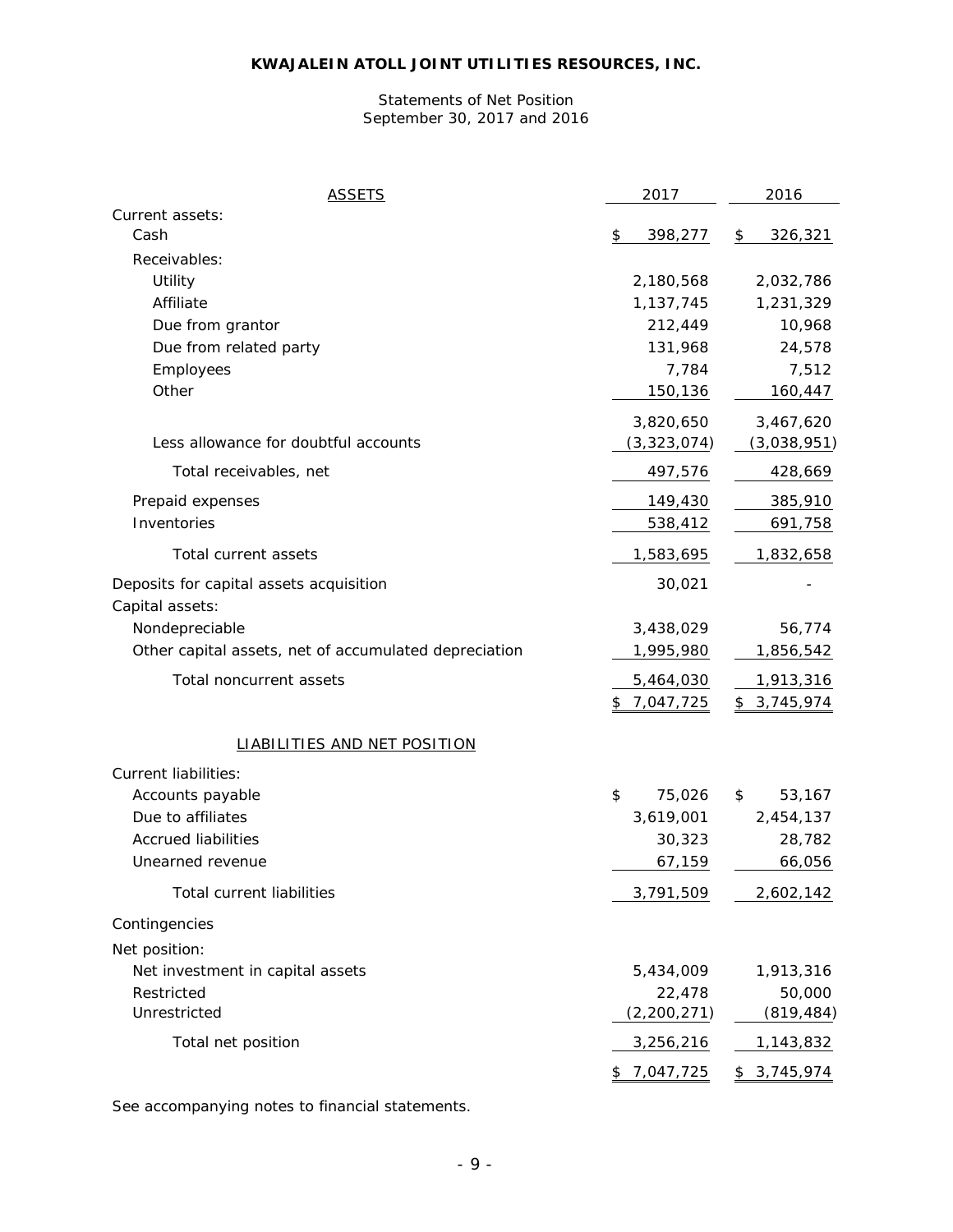## Statements of Revenues, Expenses and Changes in Net Position Years Ended September 30, 2017 and 2016

|                                             | 2017          | 2016          |
|---------------------------------------------|---------------|---------------|
| Operating revenues:                         |               |               |
| Electric and service billings               | \$4,211,370   | \$4,057,318   |
| Water                                       | 189,289       | 157,085       |
| <b>Fuel Sales</b>                           | 241,745       | 129,171       |
| Other                                       | 7,828         | 9,369         |
| Total operating revenues                    | 4,650,232     | 4,352,943     |
| Less provision for doubtful accounts        | (284, 123)    | (193, 199)    |
| Total net operating revenues                | 4,366,109     | 4,159,744     |
| Operating expenses:                         |               |               |
| Fuel and lubricants                         | 3,422,823     | 2,823,965     |
| Salaries, wages and benefits                | 1,413,885     | 1,338,241     |
| Supplies and materials                      | 791,426       | 568,378       |
| Depreciation                                | 557,740       | 459,445       |
| Travel and transportation                   | 163,906       | 144,769       |
| Operations and maintenance                  | 118,526       | 89,946        |
| Contractual services                        | 62,080        | 55,623        |
| Communications                              | 32,465        | 46,336        |
| Insurance                                   | 26,268        | 32,136        |
| Rental                                      | 16,536        | 26,268        |
| Miscellaneous                               | 92,165        | 108,396       |
| Total operating expenses                    | 6,697,820     | 5,693,503     |
| Operating loss                              | (2, 331, 711) | (1, 533, 759) |
| Nonoperating revenues (expenses):           |               |               |
| Compact funding                             | 1,327,860     | 1,327,860     |
| Grant income                                |               | 50,000        |
| Loss on write-off of capital assets         | (97, 435)     |               |
| Total nonoperating revenues (expenses), net | 1,230,425     | 1,377,860     |
| Capital contributions                       | 3,213,670     |               |
| Change in net position                      | 2,112,384     | (155, 899)    |
| Net position at beginning of year           | 1,143,832     | 1,299,731     |
| Net position at end of year                 | \$3,256,216   | \$1,143,832   |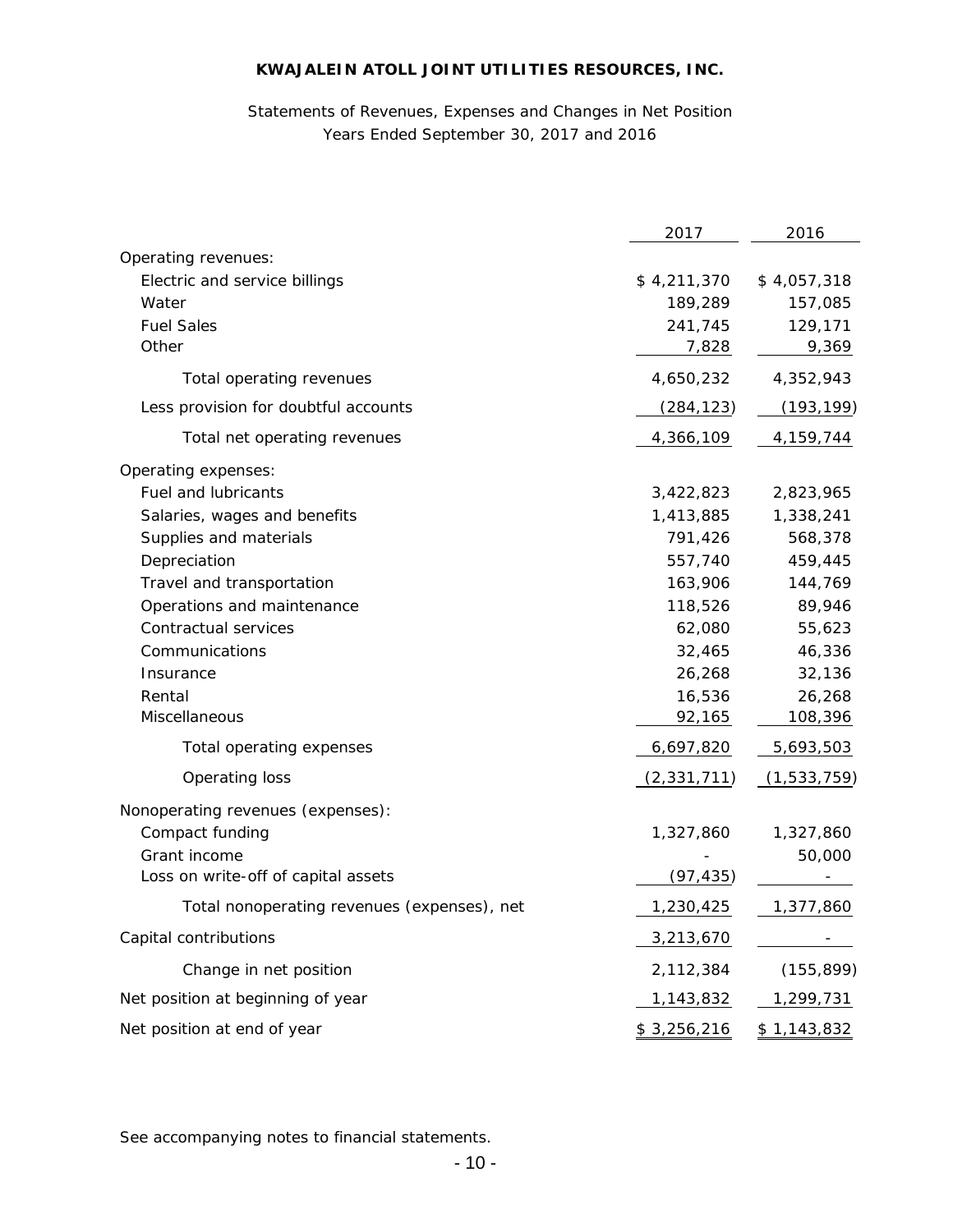# Statements of Cash Flows Years Ended September 30, 2017 and 2016

|                                                                                                             | 2017             | 2016            |
|-------------------------------------------------------------------------------------------------------------|------------------|-----------------|
| Cash flows from operating activities:                                                                       |                  |                 |
| Cash received from customers                                                                                | 4,213,085<br>\$  | 4,237,392<br>\$ |
| Cash payments to suppliers for goods and services                                                           | (3, 152, 678)    | (3,904,040)     |
| Cash payments to employees for services                                                                     | (1,409,584)      | (1, 356, 932)   |
| Net cash used for operating activities                                                                      | (349, 177)       | (1,023,580)     |
| Cash flows from noncapital financing activities:<br>Operating subsidies received from RepMar                | 1,327,860        | 1,327,860       |
| Cash flows from capital and related financing activities:<br>Acquisition and construction of capital assets | (906, 727)       | (323, 731)      |
| Net change in cash                                                                                          | 71,956           | (19, 451)       |
| Cash at beginning of year                                                                                   | 326,321          | 345,772         |
| Cash at end of year                                                                                         | 398,277<br>\$    | \$<br>326,321   |
| Reconciliation of operating loss to net cash used for<br>operating activities:                              |                  |                 |
| Operating loss                                                                                              | \$(2,331,711)    | \$(1,533,759)   |
| Adjustments to reconcile operating loss to net cash                                                         |                  |                 |
| used for operating activities:                                                                              |                  |                 |
| Depreciation                                                                                                | 557,740          | 459,445         |
| Provision for doubtful accounts                                                                             | 284,123          | 193,199         |
| (Increase) decrease in assets:                                                                              |                  |                 |
| Receivables:                                                                                                |                  |                 |
| Utility                                                                                                     | (147, 782)       | (75, 335)       |
| Affiliate                                                                                                   | 93,584           | 61,057          |
| Employees                                                                                                   | (272)            | 680             |
| Other                                                                                                       | (384, 052)       | (44,003)        |
| Prepaid expenses                                                                                            | 236,480          | (203, 969)      |
| Inventories                                                                                                 | 153,346          | 34,580          |
| Increase (decrease) in liabilities:                                                                         |                  |                 |
| Accounts payable                                                                                            | 21,859           | 28,849          |
| Due to affiliates                                                                                           | 1,164,864        | 72,710          |
| Unearned revenue                                                                                            | 1,103            | 7,266           |
| Other current and accrued liabilities                                                                       | 1,541            | (24, 300)       |
| Net cash used for operating activities                                                                      | (349, 177)<br>\$ | \$(1,023,580)   |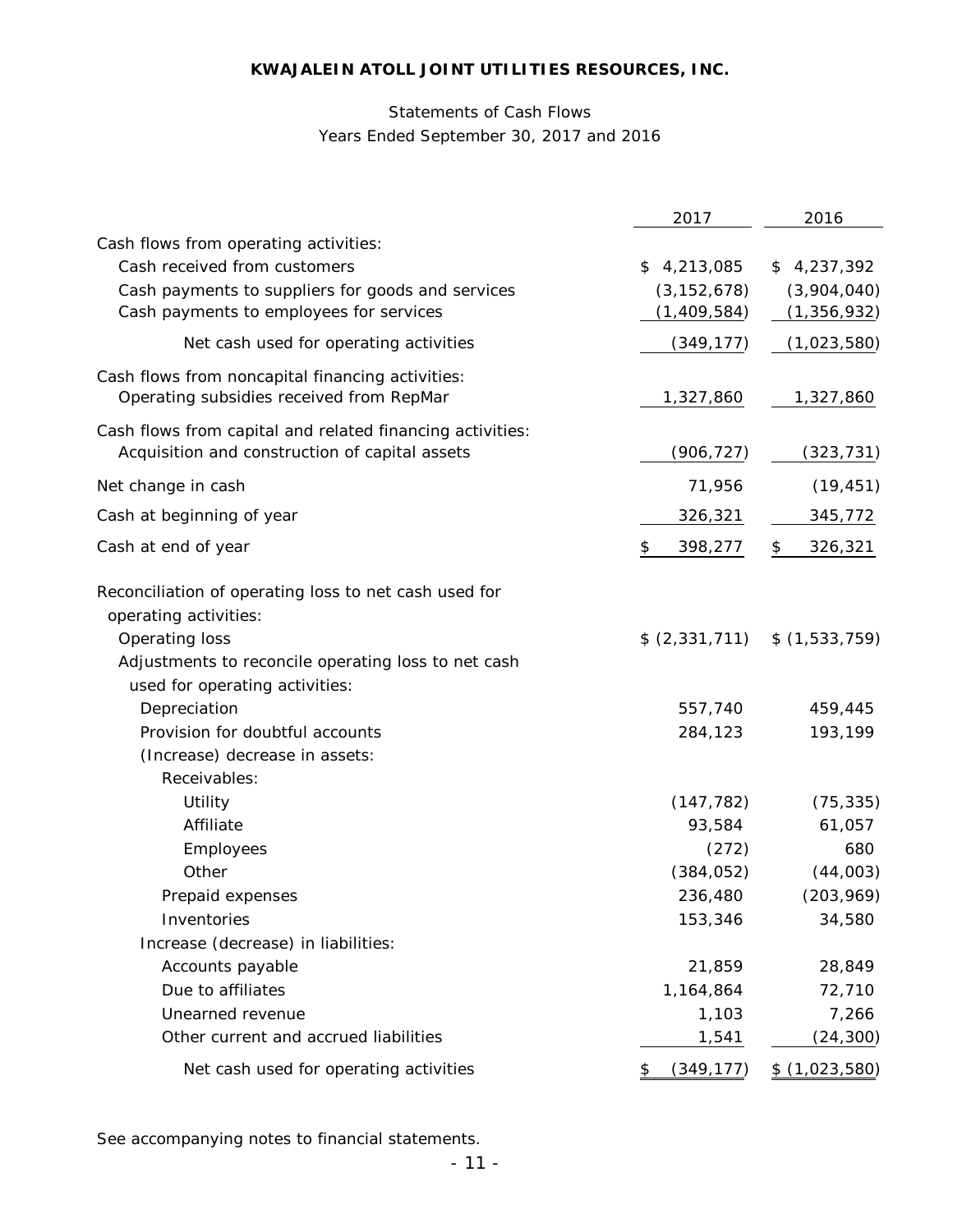## Years Ended September 30, 2017 and 2016 Statements of Cash Flows, Continued

|                                                   | 2017             |               | 2016     |
|---------------------------------------------------|------------------|---------------|----------|
| Noncash capital and related financing activities: |                  |               |          |
| Capital assets                                    | 3,213,670        |               |          |
| Capital contributions                             | (3, 213, 670)    |               |          |
|                                                   | \$               |               |          |
| Capital assets                                    | \$               | \$            | 48,250   |
| Deposits for capital assets acquisition           |                  |               | (48,250) |
|                                                   | \$               | £             |          |
| Capital assets                                    | \$<br>(201, 569) | $\frac{1}{2}$ |          |
| Accumulated depreciation                          | 104,134          |               |          |
| Loss on write-off of capital assets               | 97,435           |               |          |
|                                                   |                  |               |          |
| Noncash noncapital financing activities:          |                  |               |          |
| Receivable from affiliate                         | \$               | \$            | 50,000   |
| Grant income                                      |                  |               | (50,000) |
|                                                   | \$               |               |          |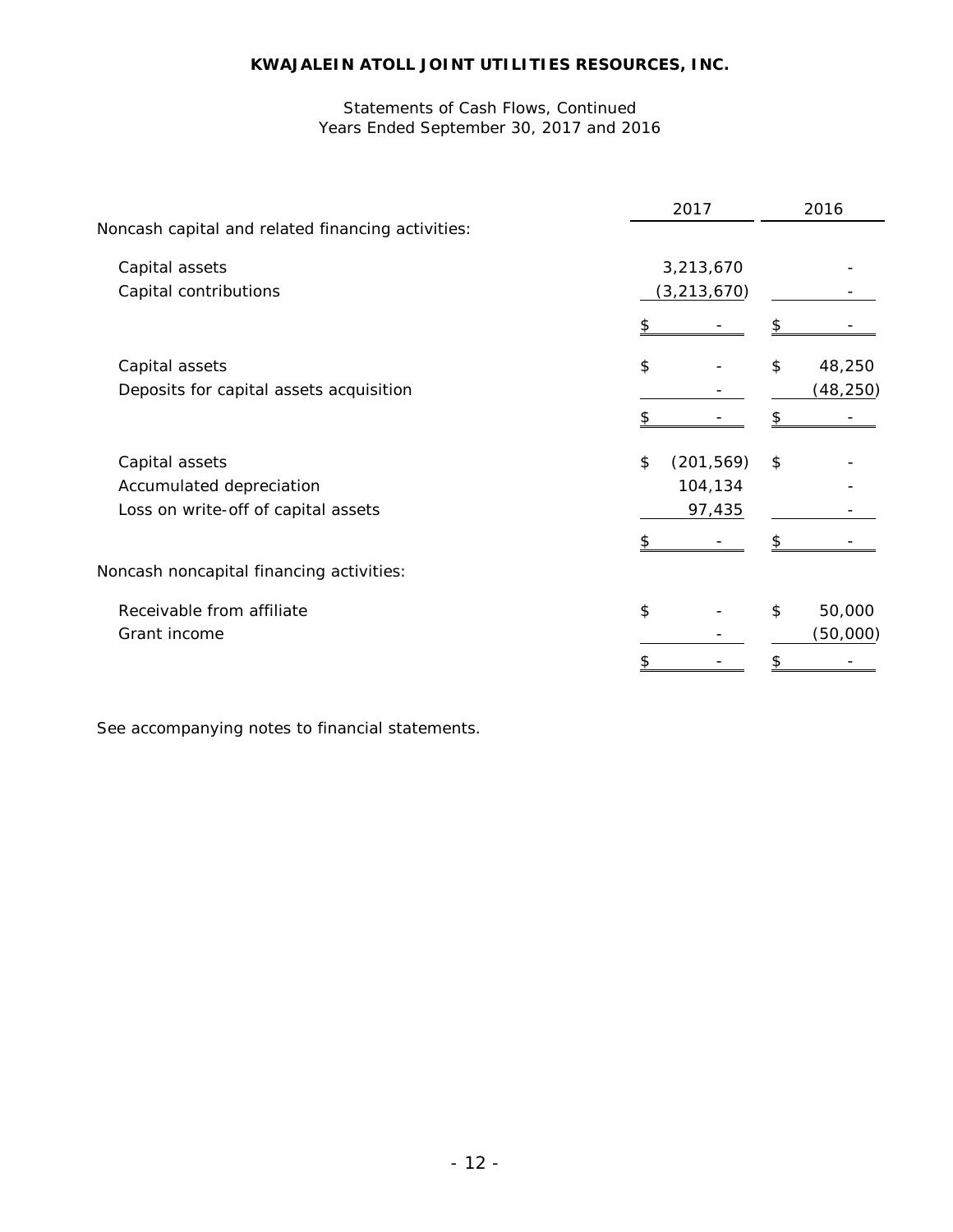Notes to Financial Statements September 30, 2017 and 2016

#### (1) Organization

The Kwajalein Atoll Joint Utilities Resources, Inc. (KAJUR), a component unit of the Republic of the Marshall Islands, was incorporated under the laws of the Republic of the Marshall Islands (RepMar) on September 13, 1990, to generate and distribute utilities on the island of Ebeye. On October 19, 1990, the Board of Directors of the Kwajalein Atoll Development Authority (KADA) authorized the transfer of \$14,075,046 in utility plant and equipment to KAJUR.

On May 2, 2006, the Cabinet of RepMar approved the transfer of all management responsibilities of KAJUR to the Board of Directors of the Marshalls Energy Company, Inc., a component unit of RepMar. On July 24, 2006, the Cabinet of RepMar approved the introduction of legislation to the Nitijela (RepMar's legislature) to repeal the enabling legislation that created KADA.

KAJUR is governed by a seven-member RMI Combined Utilities Board of Directors appointed by the Cabinet of RepMar. The RMI Combined Utilities Board of Directors also have governance over the Marshalls Energy Company, Inc. and the Majuro Water and Sewer Company, Inc., which are component units of RepMar.

KAJUR's financial statements are incorporated into the financial statements of RepMar as a component unit.

#### (2) Summary of Significant Accounting Policies

The accounting policies of KAJUR conform to accounting principles generally accepted in the United States of America (GAAP) as applicable to governmental entities, specifically proprietary funds.

KAJUR considers utility and nonutility revenues and costs that are directly related to utility and nonutility operations to be operating revenues and expenses. Revenues and expenses related to financing and other activities are reflected as nonoperating.

GASB Statement No. 34, *Basic Financial Statements - and Management's Discussion and Analysis - for State and Local Governments*, amended by GASB Statement No. 37, *Basic Financial Statements - and Management's Discussion and Analysis - for State and Local Governments: Omnibus,* GASB Statement No. 38, *Certain Financial Statement Note Disclosures,* and GASB Statement No. 61. *The Financial Reporting Entity: Omnibus – an amendment of GASB Statement No. 14 and No. 34*, establish financial reporting standards for governmental entities which require that management's discussion and analysis of the financial activities be included with the basic financial statements and notes and modify certain other financial statement disclosure requirements.

To conform to the requirements of GASB Statement No. 34, equity is presented in the following net position categories:

- *Net investment in capital asset*s consists of capital assets, net of accumulated depreciation and related debt, plus construction or improvement of those assets.
- *Restricted net position* results when constraints are placed on net position use that either is externally imposed by creditors, grantors, contributors, and the like, or imposed by law.
- *Unrestricted net position* consists of net position, which is not subject to externally imposed stipulations. Unrestricted net position may be designated for specific purposes by action of management or the Board of Directors or may otherwise be limited by contractual agreements with outside parties.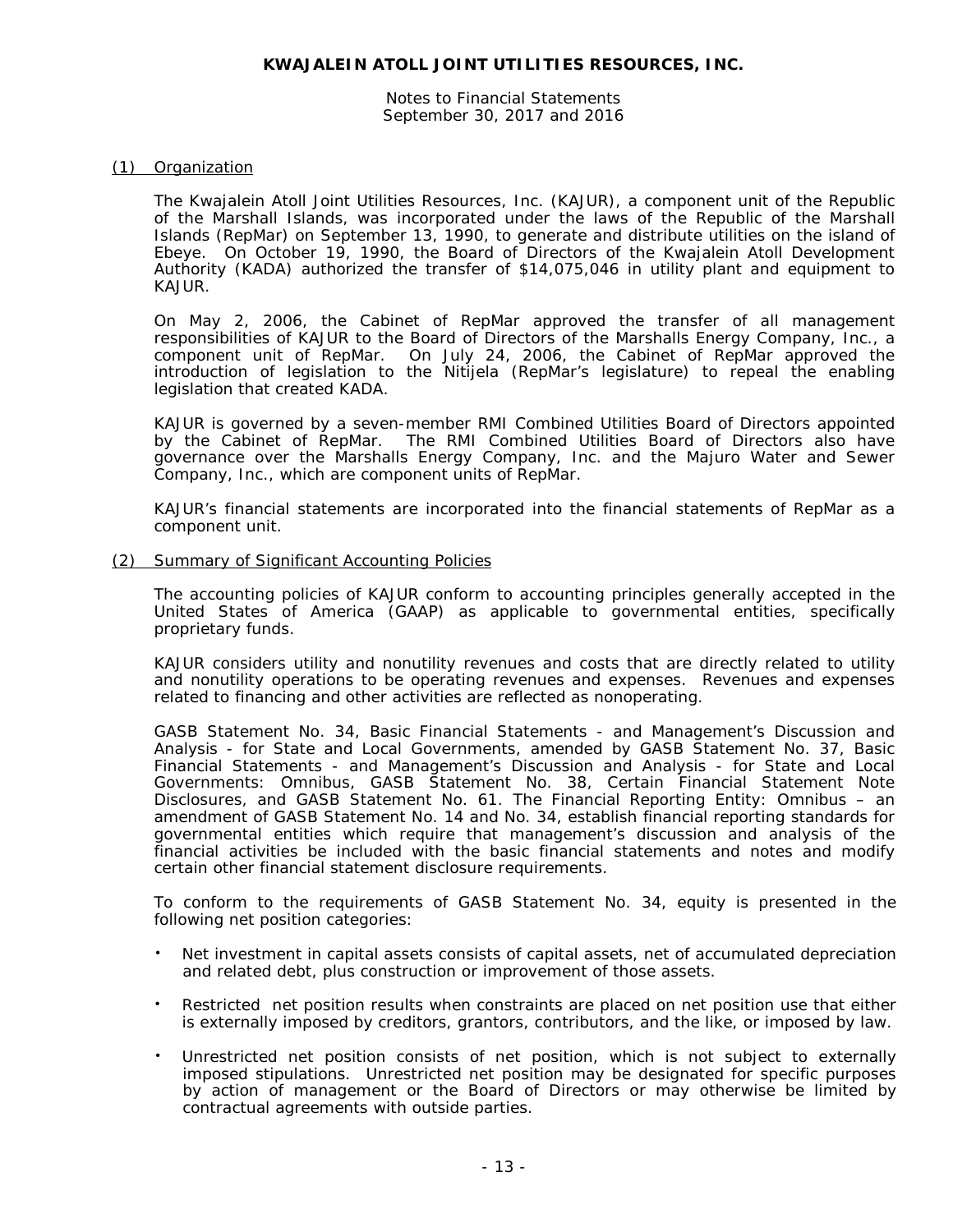Notes to Financial Statements September 30, 2017 and 2016

#### (2) Summary of Significant Accounting Policies, Continued

When both restricted and unrestricted resources are available for use for the same purpose, it is KAJUR's policy to use unrestricted resources first, then restricted resources as they are needed.

#### Basis of Accounting

Proprietary funds are accounted for on a flow of economic resources measurement focus. With this measurement focus, all assets and deferred outflows of resources, and liabilities and deferred inflows of resources associated with the operation of the fund are included in the statements of net position. Proprietary fund operating statements present increases and decreases in net position. The accrual basis of accounting is utilized by proprietary funds. Under this method, revenues are recorded when earned and expenses are recorded at the time liabilities are incurred.

#### Revenue Recognition

Sales of electricity and water are recorded as billed to customers on a monthly billing cycle basis. Unbilled revenues are not accrued as the most recent meter reading date approximates the end of the reporting period.

#### Cash

Custodial credit risk is the risk that, in the event of a bank failure, KAJUR's deposits may not be returned. Such deposits are not covered by depository insurance and are either uncollateralized or collateralized with securities held by the pledging financial institution or held by the pledging financial institution but not in the depositor-government's name. KAJUR does not have a deposit policy for custodial credit risk.

For purposes of the statements of net position and cash flows, cash is defined as cash on hand and cash in checking accounts. As of September 30, 2017 and 2016, the carrying amount of cash was \$398,277 and \$326,321, respectively, and the corresponding bank balances were \$400,239 and \$346,537, respectively. Of the bank balances, \$24,580 and \$69,212, respectively, are maintained in financial institutions subject to Federal Deposit Insurance Corporation (FIDC) insurance. Bank deposits of \$375,659 and \$277,325, Bank deposits of  $$375,659$  and  $$277,325$ , respectively, are maintained in financial institutions not subject to depository insurance. As of September 30, 2017 and 2016, bank deposits in the amount of \$24,580 and \$69,212, respectively, were subject to FDIC insurance. KAJUR does not require collateralization of its cash deposits; therefore, deposit levels in excess of FDIC insurance coverage are uncollateralized. Accordingly, these deposits are exposed to custodial credit risk.

#### Receivables

KAJUR provides electric services to government agencies, businesses and individuals located on the island of Ebeye and bills for these services on a monthly basis. The allowance for doubtful accounts is stated at an amount which management believes will be adequate to absorb possible losses on accounts receivable that may become uncollectible based on evaluations of the collectability of these accounts and prior collection experience. The allowance is established through a provision for bad debts charged to expense. Bad debts are charged off against the allowance on the specific identification method. Receivables are not collateralized.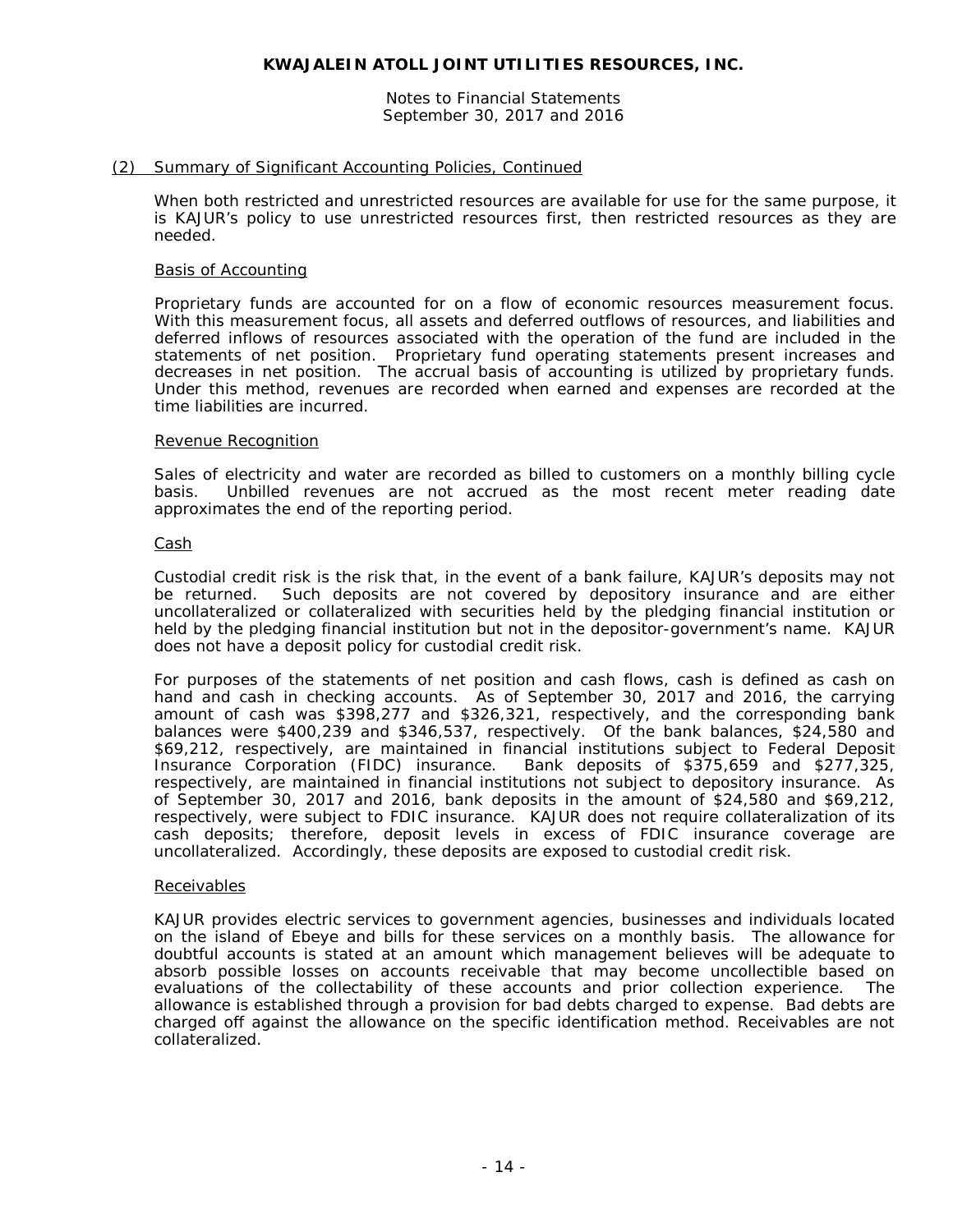Notes to Financial Statements September 30, 2017 and 2016

## (2) Summary of Significant Accounting Policies, Continued

#### Inventories

Inventories of fuel and supplies are stated at the lower of cost (first-in, first-out) or market (net realizable value) at September 30, 2017 and 2016. Bulk fuel inventories are held for power plant use.

#### Prepayments

Certain payments to vendors or persons for goods and services reflect costs applicable to future accounting periods and are recorded as prepaid expenses in the accompanying financial statements.

#### Plant and Equipment

KAJUR does not have a formal capitalization policy for plant and equipment; however, items with a cost that equals or exceeds \$500 are generally capitalized at the time of acquisition. Depreciation of plant and equipment is calculated using the straight-line method based on the estimated useful lives of the respective assets, which are as follows:

| Plant and machinery | 20 - 25 years |
|---------------------|---------------|
| Distribution system | 20 - 25 years |
| Water system        | 20 - 25 years |
| Other equipment     | 5 years       |

#### Deferred Outflows of Resources

In addition to assets, the statement of net position will sometimes report a separate section for deferred outflows of resources. This separate financial statement element represents a consumption of net position that applies to a future period and so will not be recognized as an outflow of resources (deduction of net position) until then. KAJUR has no items that qualify for reporting in this category.

#### Deferred Inflows of Resources

In addition to liabilities, the statement of net position will sometimes report a separate section for deferred inflows of resources. This separate financial statement element represents an acquisition of net position that applies to a future period and so will not be recognized as an inflow of resources (additions to net position) until then. KAJUR has no items that qualify for reporting in this category.

#### **Taxes**

Corporate profits are not subject to income tax in the Republic of the Marshall Islands. The Government of the Republic of the Marshall Islands imposes a gross revenue tax of 3% on revenues. Pursuant to the Income Tax Act of 1989, as amended, sales of electricity, water and sewer services by public utility companies are exempt from gross revenue tax. Accordingly, KAJUR is exempt from gross revenue tax on the sale of electric, water and sewer services.

#### Reclassifications

Certain reclassifications have been made to the 2016 financial statements to conform to the 2017 presentation. These reclassifications had no impact on operating loss, net position or cash flows as previously reported.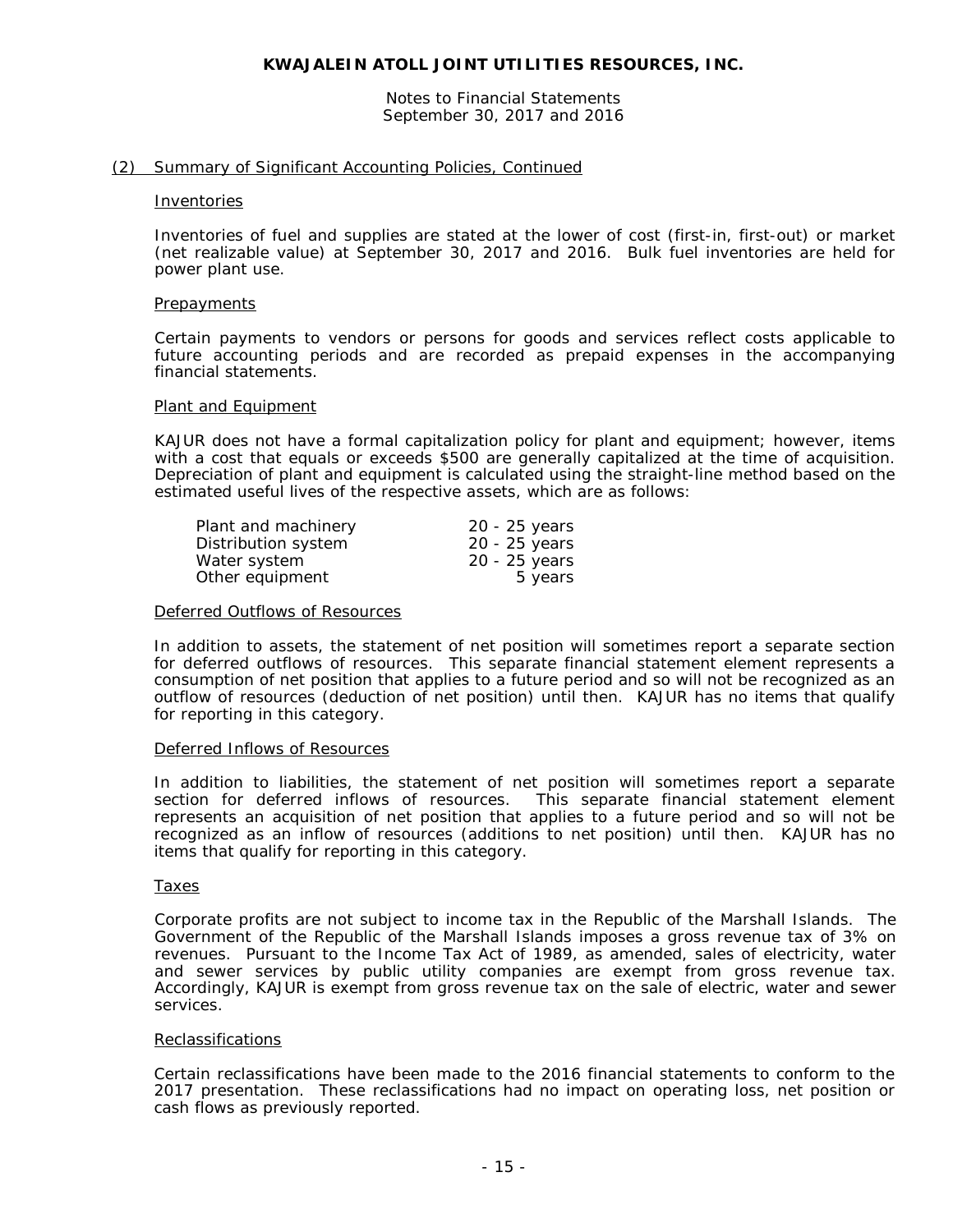Notes to Financial Statements September 30, 2017 and 2016

## (2) Summary of Significant Accounting Policies, Continued

#### New Accounting Standards

During the year ended September 30, 2017, KAJUR implemented the following pronouncements:

- GASB Statement No. 73, *Accounting and Financial Reporting for Pensions and Related Assets That Are Not Within the Scope of GASB Statement 68, and Amendments to Certain Provisions of GASB Statements 67 and 68*, which aligns the reporting requirements for pensions and pension plans not covered in GASB Statements 67 and 68 with the reporting requirements in Statement 68.
- GASB Statement No. 74, *Financial Reporting for Postemployment Benefit Plans Other Than Pension Plans*, which replaces Statements No. 43, *Financial Reporting for Postemployment Benefit Plans Other Than Pension Plans, as amended*, and No. 57, *OPEB Measurements by Agent Employers and Agent Multiple-Employer Plans*, and addresses financial reporting requirements for governments whose employees are provided with postemployment benefits other than pensions (other postemployment benefits or OPEB).
- GASB Statement No. 77, *Tax Abatement Disclosures*, which requires governments that enter into tax abatement agreements to disclose certain information about the agreements.
- GASB Statement No. 78, *Pensions Provided through Certain Multiple-Employer Defined Benefit Pension Plans*, which addresses a practice issue regarding the scope and applicability of Statement No. 68, *Accounting and Financial Reporting for Pensions*.
- GASB Statement No. 80, *Blending Requirements for Certain Component Units - an amendment of GASB Statement No. 14*, which improves financial reporting by clarifying the financial statement presentation requirements for certain component units.
- GASB Statement No. 82, *Pension Issues - an amendment of GASB Statements No. 67, No. 68, and No. 73*, which addresses issues regarding (1) the presentation of payrollrelated measures in required supplementary information, (2) the selection of assumptions and the treatment of deviations from the guidance in an Actuarial Standard of Practice for financial reporting purposes, and (3) the classification of payments made by employers to satisfy employee (plan member) contribution requirements.

The implementation of these statements did not have a material effect on the accompanying financial statements

In June 2015, GASB issued Statement No. 75, *Accounting and Financial Reporting for*  Postemployment Benefits Other Than Pensions, which replaces the requirements of Statements No. 45, *Accounting and Financial Reporting by Employers for Postemployment Benefits Other Than Pensions*, as amended, and No. 57, *OPEB Measurements by Agent Employers and Agent Multiple-Employer Plans*, and provides guidance on reporting by governments that provide OPEB to their employees and for governments that finance OPEB for employees of other governments. The provisions in Statement No. 75 are effective for fiscal years beginning after June 15, 2017. Management does not believe that the implementation of this statement will have a material effect on the financial statements.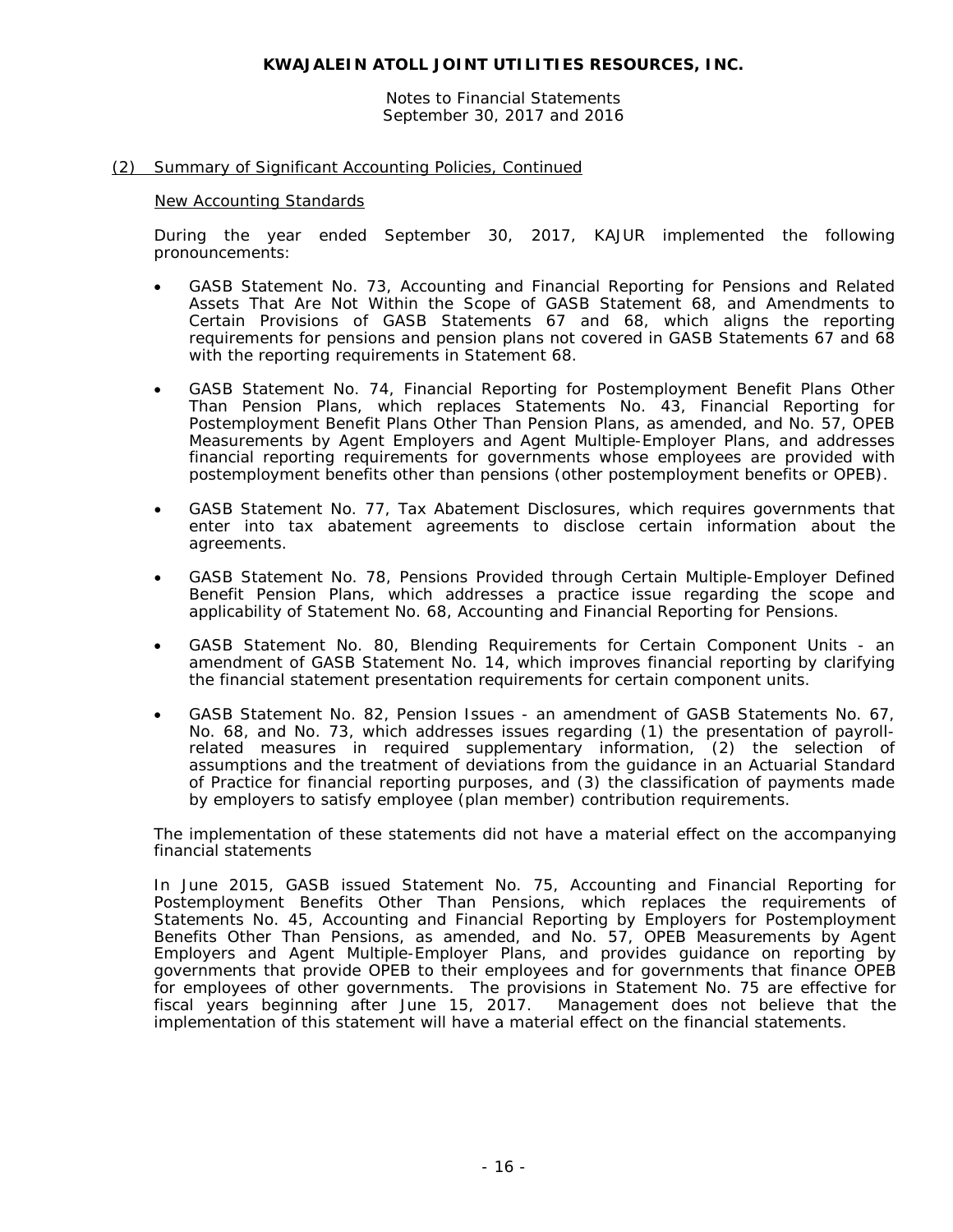Notes to Financial Statements September 30, 2017 and 2016

## (2) Summary of Significant Accounting Policies, Continued

## New Accounting Standards, Continued

In March 2016, GASB issued Statement No. 81, *Irrevocable Split-Interest Agreements,* which improves accounting and financial reporting for irrevocable split-interest agreements by providing recognition and measurement guidance for situations in which a government is a beneficiary of the agreement. The provisions in Statement No. 81 are effective for fiscal years beginning after December 15, 2016. Management does not believe that the implementation of this statement will have a material effect on the financial statements.

In November 2016, GASB issued Statement No. 83, *Certain Asset Retirement Obligations*, which addresses accounting and financial reporting for certain asset retirement obligations (AROs) associated with the retirement of a tangible capital asset. The provisions in Statement No. 83 are effective for fiscal years beginning after June 15, 2018. Management does not believe that the implementation of this statement will have a material effect on the financial statements.

In January 2017, GASB issued Statement No. 84, *Fiduciary Activities*, which establishes criteria for identifying fiduciary activities of all state and local governments. The provisions in Statement No. 84 are effective for fiscal years beginning after December 15, 2018. Management does not believe that the implementation of this statement will have a material effect on the financial statements.

In March 2017, GASB issued Statement No. 85, *Omnibus 2017*, which address practice issues that have been identified during implementation and application of certain GASB Statements including issues related to blending component units, goodwill, fair value measurement and application, and postemployment benefits (pensions and other postemployment benefits). The provisions in Statement No. 85 are effective for fiscal years beginning after June 15, 2017. Management does not believe that the implementation of this statement will have a material effect on the financial statements.

In May 2017, GASB issued Statement No. 86, *Certain Debt Extinguishment Issues*, which improves consistency in accounting and financial reporting for in-substance defeasance of debt. The provisions in Statement No. 86 are effective for fiscal years beginning after June 15, 2017. Management does not believe that the implementation of this statement will have a material effect on the financial statements.

In June 2017, GASB issued Statement No. 87, *Leases*, which establishes a single model for lease accounting based on the foundational principle that leases are financings of the right to use an underlying asset. The provisions in Statement No. 87 are effective for fiscal years beginning after December 15, 2019. Management has yet to determine whether the implementation of this statement will have a material effect on the financial statements.

## Estimates

The preparation of financial statements in conformity with GAAP requires management to make estimates and assumptions that affect the reported amounts of assets and deferred outflows of resources, liabilities and deferred inflows of resources, and disclosure of contingent assets and liabilities at the date of the financial statements and the reported amounts of revenues and expenses during the reporting period. Actual results could differ from those estimates.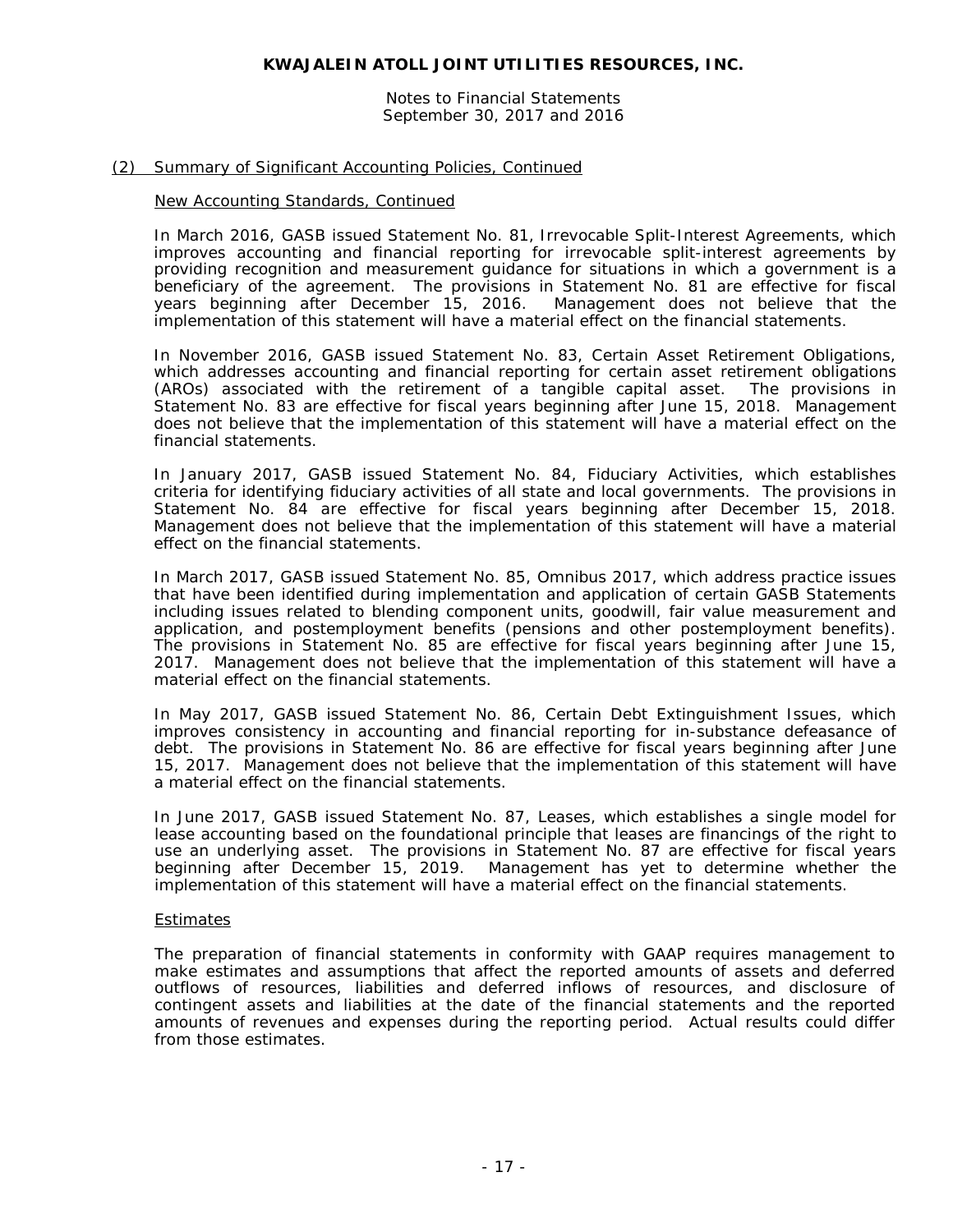#### Notes to Financial Statements September 30, 2017 and 2016

#### (3) Risk Management

KAJUR is exposed to various risks of loss related to torts; theft of, damage to, and destruction of assets; errors and omissions, injuries to employees; and natural disasters. KAJUR has elected to purchase commercial insurance for the risks of loss to which it is exposed. Settled claims and losses as a result of these risks have not been considered material to the financial statements by management.

## (4) Inventories

Inventories at September 30, 2017 and 2016, consist of the following:

|                        | 2017      | 2016      |
|------------------------|-----------|-----------|
| Materials and supplies | \$433,059 | \$539,886 |
| Fuel                   | 66,243    | 116,228   |
| Lubricants             | 39,110    | 35,644    |
|                        | \$538,412 | \$691,758 |
|                        |           |           |

#### (5) Capital Assets

Capital asset activity for the years ended September 30, 2017 and 2016 are as follows:

|                                                                               |                    |                                                        |                                         | 2017                                      |                                                        |
|-------------------------------------------------------------------------------|--------------------|--------------------------------------------------------|-----------------------------------------|-------------------------------------------|--------------------------------------------------------|
|                                                                               | October<br>1, 2016 |                                                        | Additions<br>and Transfers              | Retirements                               | September<br>30, 2017                                  |
| Plant and machinery<br>Distribution system<br>Water system<br>Other equipment | \$                 | \$<br>5,378,323<br>2,056,634<br>1,635,775<br>2,166,208 | 58,317<br>167.797<br>410,459<br>158,040 | \$<br>(30, 943)<br>(90, 282)<br>(80, 344) | \$<br>5,405,697<br>2,134,149<br>1,965,890<br>2,324,248 |
| Less accumulated depreciation                                                 | 11,236,940         | (9,380,398)                                            | 794,613<br>(557,740)                    | (201, 569)<br>104,134                     | 11,829,984<br>(9,834,004)                              |
| Construction in progress                                                      |                    | 1,856,542<br>56,774                                    | 236,873<br>3,381,255                    | (97, 435)                                 | 1,995,980<br>3,438,029                                 |
|                                                                               | \$1,913,316        |                                                        | $$ -3,618,128$                          | \$<br>(97.435)                            | $$ -5,434,009$                                         |
|                                                                               |                    |                                                        |                                         | 2016                                      |                                                        |
|                                                                               | October<br>1, 2015 |                                                        | Additions<br>and Transfers              | Retirements                               | September<br>30, 2016                                  |
| Plant and machinery<br>Distribution system<br>Water system<br>Other equipment | \$                 | \$<br>5,299,742<br>2,016,590<br>1,427,924<br>2,120,703 | 78,581<br>40.044<br>207.851<br>45,505   | \$                                        | \$<br>5,378,323<br>2,056,634<br>1,635,775<br>2,166,208 |
| Less accumulated depreciation                                                 | 10,864,959         | (8,920,953)                                            | 371,981<br>(459, 445)                   |                                           | 11,236,940<br>(9,380,398)                              |
| Construction in progress                                                      |                    | 1,944,006<br>56,774                                    | (87, 464)                               |                                           | 1,856,542<br>56,774                                    |
|                                                                               | \$ 2,000,780       | \$                                                     | (87, 464)                               | \$                                        | $$ -1.913.316$                                         |

During the year ended September 30, 2017, management of KAJUR determined that certain capital assets in the amount of \$201,569 no longer existed. Accordingly, these capital assets were written-off resulting in a loss of \$97,435.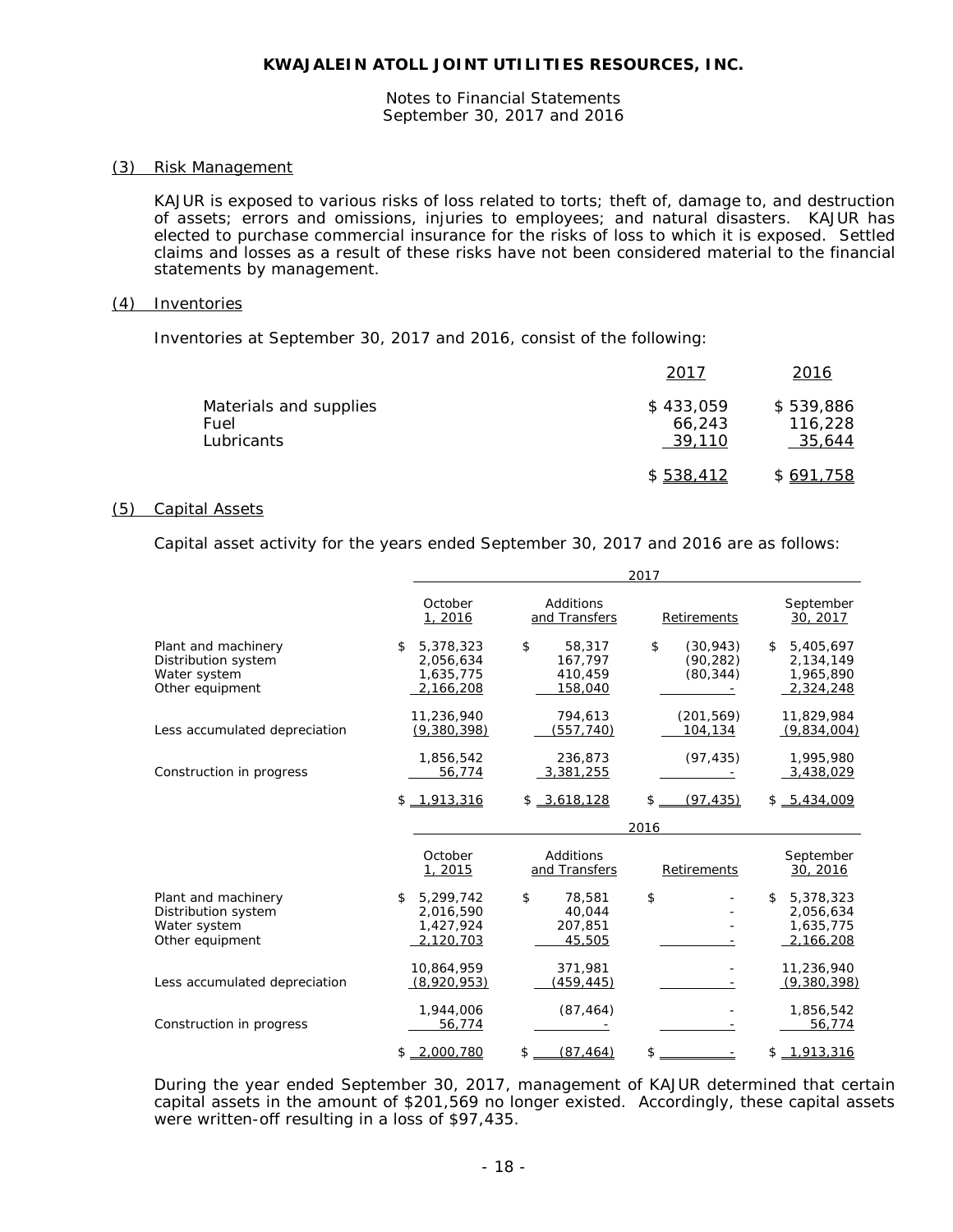#### Notes to Financial Statements September 30, 2017 and 2016

#### (5) Capital Assets, Continued

During the year ended September 30, 2017, KAJUR was the recipient of capital contributions in the amount of \$3,213,670 associated with the Ebeye Water Supply and Sanitation Project for the construction of Salt Water Reverse Osmosis (SWRO) equipment. The SWRO equipment was commissioned on October 7, 2017.

#### (6) Related Party Transactions

KAJUR is a component unit of RepMar and is therefore affiliated with all RepMar-owned and affiliated entities.

KAJUR's utility service is provided to RepMar and all RepMar-owned and affiliated entities. Services are extended to these entities at more favorable terms and conditions than those afforded to third parties. KAJUR utilizes services from certain affiliated entities at substantially more favorable terms and conditions than those provided to third parties. A summary of related party transactions for the years ended September 30, 2017 and 2016 and the related receivable and payable balances as of September 30, 2017 and 2016, are as follows:

|                                                                                |                  | 2017              |                 |
|--------------------------------------------------------------------------------|------------------|-------------------|-----------------|
|                                                                                | <b>Expenses</b>  | Receivables       | <b>Payables</b> |
| Marshalls Energy Company, Inc.<br>Marshall Islands National Telecommunications | $$3,358,793$ \$  | 53,445            | \$3,516,291     |
| Authority                                                                      | 32,465           | 780               | 3,259           |
| Marshall Islands Marine Resources Authority                                    | 26,268           | 214,531           | 1,521           |
| RepMar                                                                         |                  | 824,456           | 18,372          |
| <b>Others</b>                                                                  | <u>133,822</u>   | 44,533            | 79,558          |
|                                                                                | \$3,551,348      | \$1,137,745       | \$3,619,001     |
|                                                                                |                  |                   |                 |
|                                                                                |                  | 2016              |                 |
|                                                                                | <b>Expenses</b>  | Receivables       | Payables        |
| Marshalls Energy Company, Inc.                                                 | $$2,697,830$ \$  | 60,213            | \$2,365,958     |
| Marshall Islands National Telecommunications                                   |                  |                   |                 |
| Authority<br>Marshall Islands Marine Resources Authority                       | 46,336<br>26,268 | 11,920<br>188,678 | 3,299           |
| RepMar                                                                         | 12,247           | 929,370           | 19,434          |
| <b>Others</b>                                                                  | 121,680          | 41,148            | 65,446          |

During each of the years ended September 30, 2017 and 2016, KAJUR received \$1,327,860 of appropriations from RepMar in cash which were subsequently paid to Marshalls Energy Company, Inc. for the purchase of fuel.

During the years ended September 30, 2017 and 2016, KAJUR generated fuel sales of \$149,429 and \$78,961, respectively, from a local company in which a Board member has share ownership. As of September 30, 2017 and 2016, receivables due from this related party total \$131,968 and \$24,578, respectively.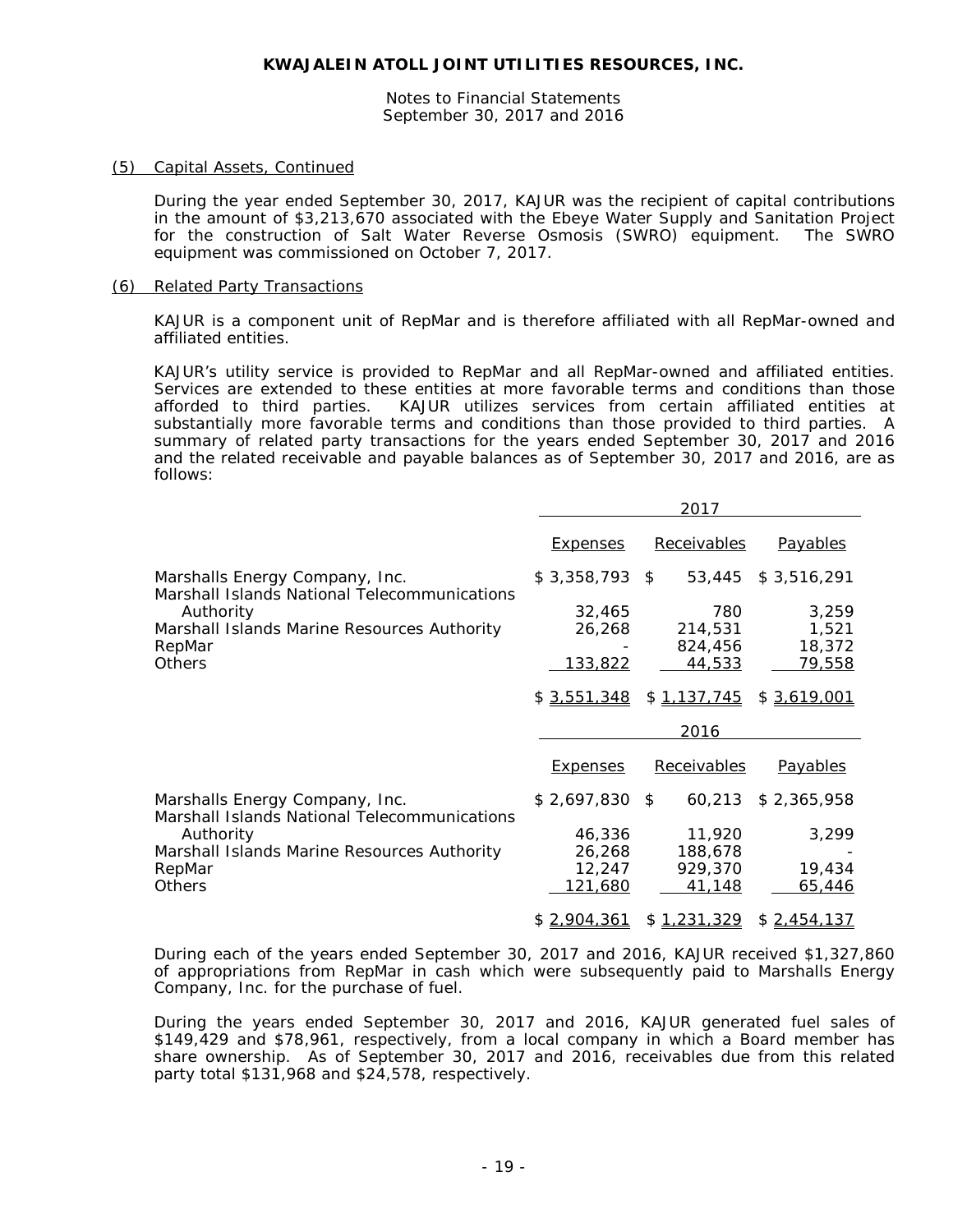Notes to Financial Statements September 30, 2017 and 2016

## (6) Related Party Transactions, Continued

On October 26, 2015, RepMar entered into a sub-grant agreement with the International Union for Conservation of Nature and Natural Resources, in which the Ministry of Resources and Development will manage all the necessary works needed to facilitate the implementation of the MEC and KAJUR Power Plants Fuel and Waste Oil Management System Upgrade Phase 1. During the year ended September 30, 2016, KAJUR received \$50,000 under this grant agreement. During the year ended September 30, 2017, KAJUR incurred expenditures of \$27,522 associated with this grant. As of September 30, 2017 and 2016, the amount of \$22,478 and \$50,000, respectively, is restricted within net position.

#### (7) Contingencies

KAJUR has incurred losses from operations of \$2,331,711 and \$1,533,759 during the years ended September 30, 2017 and 2016, respectively. KAJUR depends on RepMar for cash and noncash funding to continue its operations. Although RepMar has provided funding in the past, no formal agreement exists to provide funds in the future. The continuation of KAJUR's operations is dependent upon future financial support from RepMar in the form of operating subsidies and/or significant improvements in operations through the collection of long outstanding utility receivables and other matters. Additionally, in order for KAJUR to continue as a going concern, it may need to delay payments to the Marshalls Energy Company, Inc. for fuel purchases.

KAJUR participates in a number of federally assisted grant programs. These programs are subject to financial and compliance audits to ascertain if Federal laws and guidelines have been followed. KAJUR's management believes that liabilities, if any, for reimbursement which may arise as a result of these audits will not be material to the financial position of KAJUR.

In the ordinary course of business, claims have been filed against KAJUR. Management does not believe that the plaintiffs will prevail and the ultimate outcome is currently not determinable. Therefore, no provision has been recorded in the accompanying financial statements for losses, if any, that may result.

## (8) Capital Contributions

On October 13, 2015, the Asian Development Bank (ADB) approved two grants (Grant Nos. 0438-RMI and 0439-RMI) to RepMar in the aggregate amount of \$9,000,000 for the Ebeye Water Supply and Sanitation Project. Simultaneously, the ADB entered into a project agreement with KAJUR for the purpose of implementing the Project by improving water and sanitation systems on Ebeye. The grant agreements required that the grant proceeds be made available to KAJUR for the purpose of financing expenditures of the Project. During the year ended September 30, 2017, certain Project capital expenditures were incurred under the following funding sources:

| Grant No. 0438-RMI (ADB)                     | \$1.038.015 |
|----------------------------------------------|-------------|
| Grant No. 0439-RMI (Government of Australia) | 829.127     |
| RepMar                                       | 1,346,528   |
|                                              |             |
|                                              | \$3,213,670 |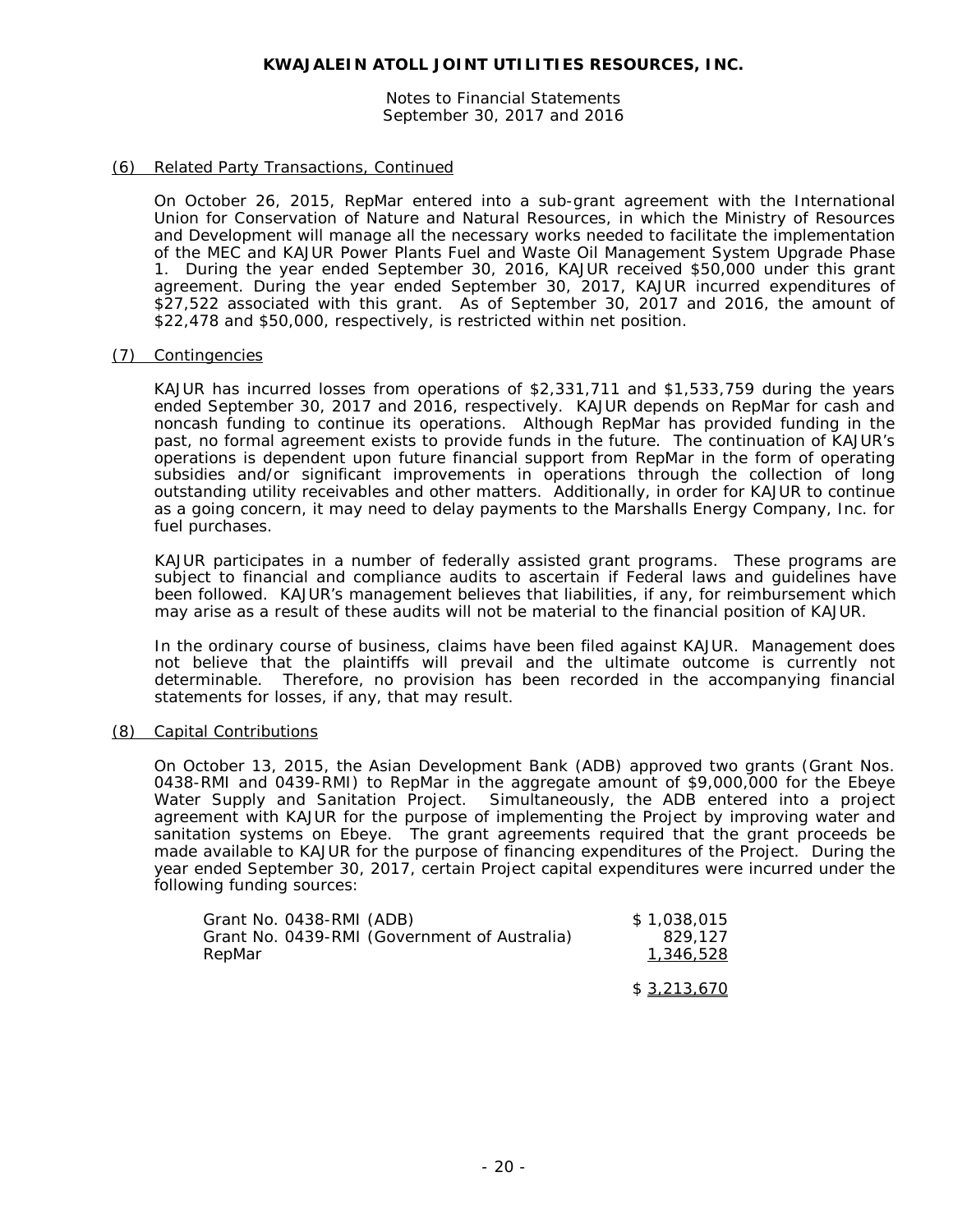

Deloitte & Touche LLP 361 South Marine Corps Drive Tamuning, GU 96913-3973 USA

Tel: +1 (671) 646-3884 Fax:  $+1$  (671) 649-4265

www.deloitte.com

#### **INDEPENDENT AUDITORS' REPORT ON INTERNAL CONTROL OVER FINANCIAL REPORTING AND ON COMPLIANCE AND OTHER MATTERS BASED ON AN AUDIT OF FINANCIAL STATEMENTS PERFORMED IN ACCORDANCE WITH** *GOVERNMENT AUDITING STANDARDS*

Board of Directors Kwajalein Atoll Joint Utilities Resources, Inc.:

We have audited, in accordance with auditing standards generally accepted in the United States of America and the standards applicable to financial audits contained in *Government Auditing Standards* issued by the Comptroller General of the United States, the financial statements of Kwajalein Atoll Joint Utilities Resources, Inc. (KAJUR), which comprise the statement of net position as of September 30, 2017, and the related statements of revenues, expenses, and changes in net position and of cash flows for the year then ended, and the related notes to the financial statements, which collectively comprise KAJUR's basic financial statements, and have issued our report thereon dated June 5, 2018.

## **Internal Control Over Financial Reporting**

In planning and performing our audit of the financial statements, we considered KAJUR's internal control over financial reporting (internal control) to determine the audit procedures that are appropriate in the circumstances for the purpose of expressing our opinion on the financial statements, but not for the purpose of expressing an opinion on the effectiveness of KAJUR's internal control. Accordingly, we do not express an opinion on the effectiveness of KAJUR's internal control.

A *deficiency in internal control* exists when the design or operation of a control does not allow management or employees, in the normal course of performing their assigned functions, to prevent, or detect and correct, misstatements on a timely basis. A *material weakness* is a deficiency, or a combination of deficiencies, in internal control, such that there is a reasonable possibility that a material misstatement of the entity's financial statements will not be prevented, or detected and corrected on a timely basis. A *significant deficiency* is a deficiency, or a combination of deficiencies, in internal control that is less severe than a material weakness, yet important enough to merit attention by those charged with governance.

Our consideration of internal control was for the limited purpose described in the first paragraph of this section and was not designed to identify all deficiencies in internal control that might be material weaknesses or significant deficiencies and therefore, material weaknesses or significant deficiencies may exist that were not identified. We did identify certain deficiencies in internal control, described in the accompanying Schedule of Findings and Questioned Costs as items 2017- 001, 2017-002 and 2017-004, which we consider to be material weaknesses.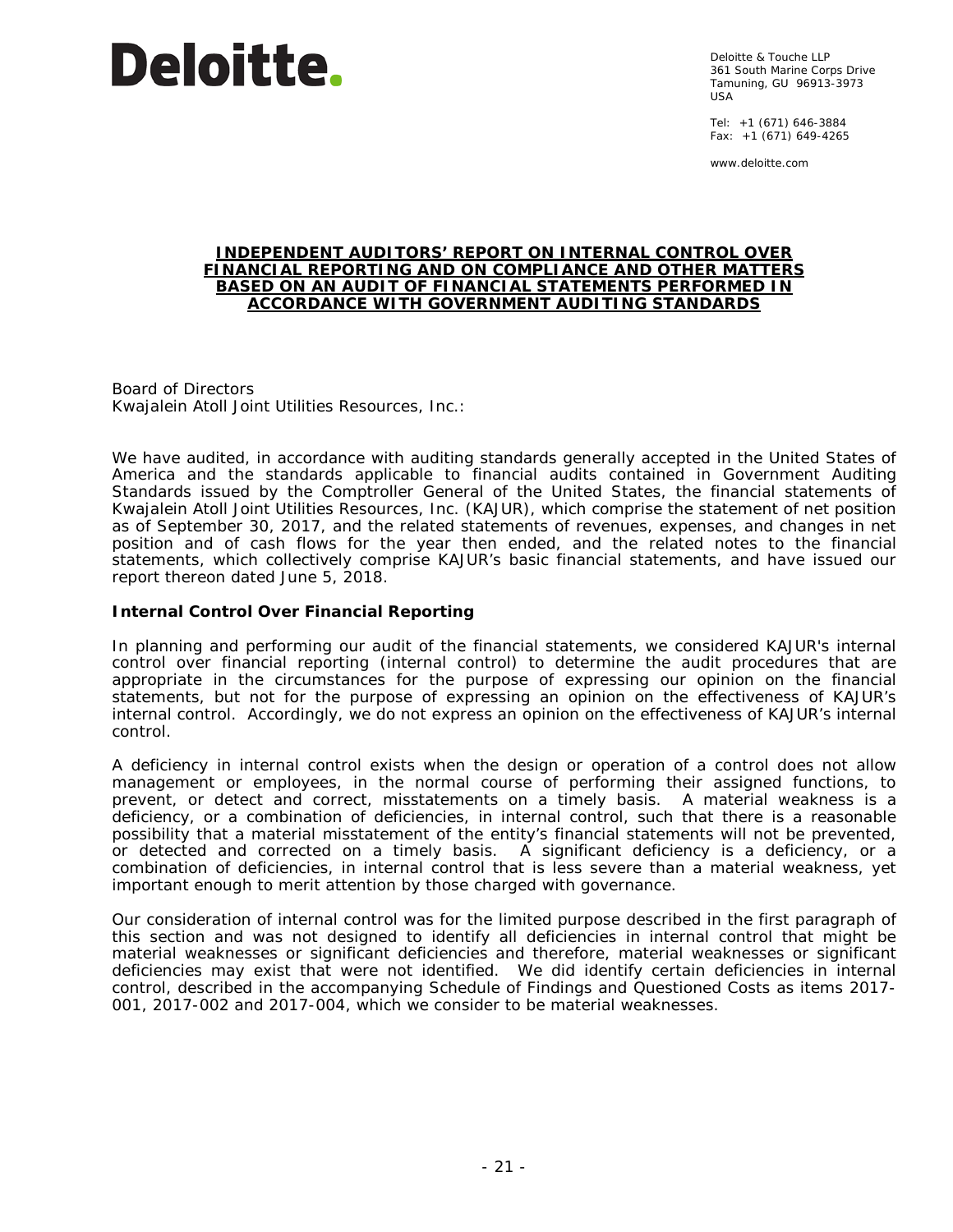# **Deloitte**

# **Compliance and Other Matters**

As part of obtaining reasonable assurance about whether KAJUR's financial statements are free from material misstatement, we performed tests of its compliance with certain provisions of laws, regulations, contracts, and grant agreements, noncompliance with which could have a direct and material effect on the determination of financial statement amounts. However, providing an opinion on compliance with those provisions was not an objective of our audit, and accordingly, we do not express such an opinion. The results of our tests disclosed instances of noncompliance or other matters that are required to be reported under *Government Auditing Standards* and which are described in the accompanying Schedule of Findings and Questioned Costs as item 2017-003.

## **KAJUR's Responses to Findings**

KAJUR's responses to the findings identified in our audit are described in the accompanying Schedule of Findings and Questioned Costs. KAJUR's responses were not subjected to the auditing procedures applied in the audit of the financial statements and, accordingly; we express no opinion on them.

## **Purpose of this Report**

The purpose of this report is solely to describe the scope of our testing of internal control and compliance and the result of that testing, and not to provide an opinion on the effectiveness of the entity's internal control or on compliance. This report is an integral part of an audit performed in accordance with *Government Auditing Standards* in considering the entity's internal control and compliance. Accordingly, this communication is not suitable for any other purpose.

loite Wackell

June 5, 2018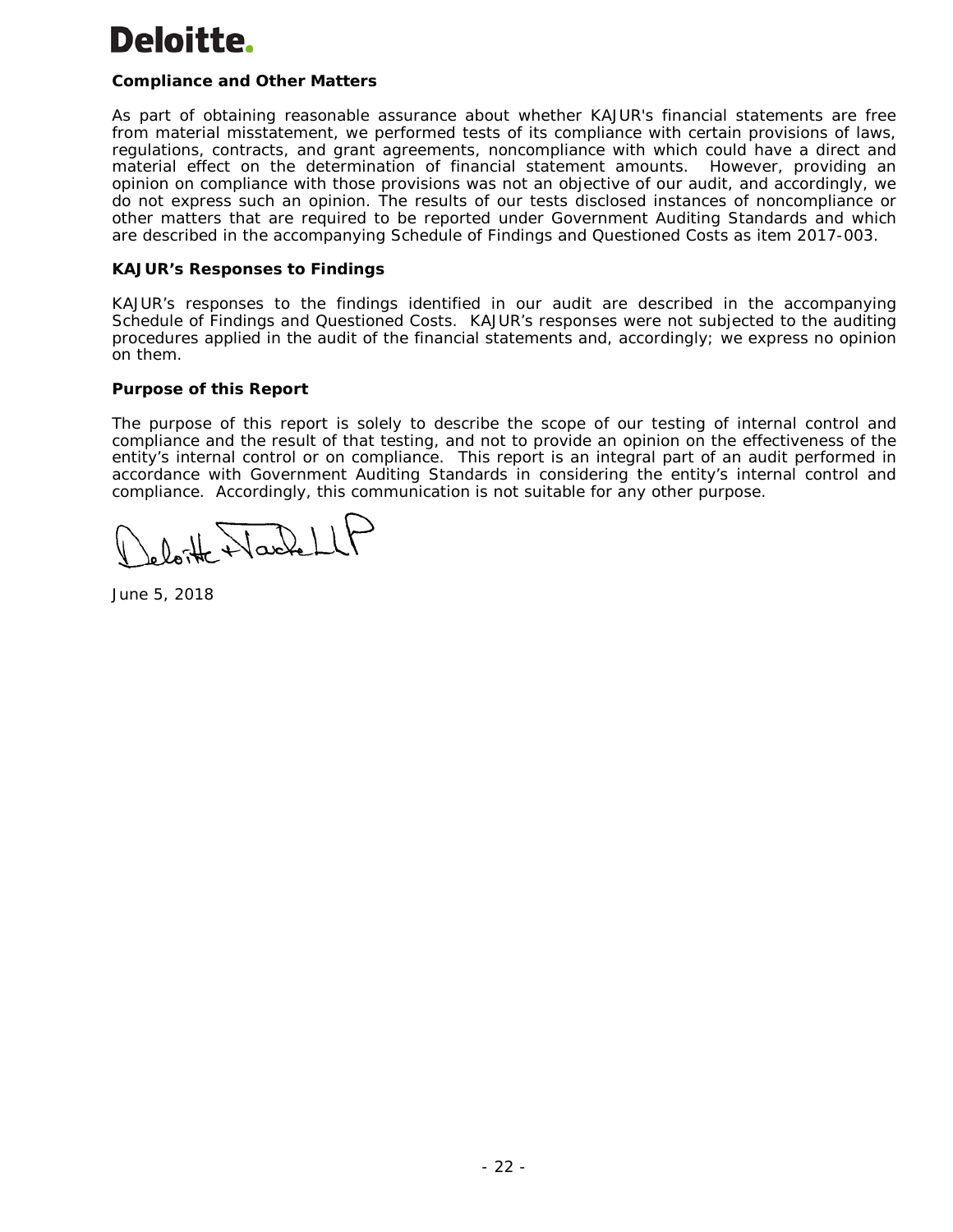

Deloitte & Touche LLP 361 South Marine Corps Drive Tamuning, GU 96913-3973 USA

Tel: +1 (671) 646-3884 Fax: +1 (671) 649-4265

www.deloitte.com

#### **INDEPENDENT AUDITORS' REPORT ON COMPLIANCE FOR EACH MAJOR FEDERAL PROGRAM; REPORT ON INTERNAL CONTROL OVER COMPLIANCE; AND REPORT ON THE SCHEDULE OF EXPENDITURES OF FEDERAL AWARDS REQUIRED BY THE UNIFORM GUIDANCE**

Board of Directors Kwajalein Atoll Joint Utilities Resources, Inc.:

## **Report on Compliance for Each Major Federal Program**

We have audited Kwajalein Atoll Joint Utilities Resources, Inc.'s (KAJUR) compliance with the types of compliance requirements described in the *OMB Compliance Supplement* that could have a direct and material effect on KAJUR's major federal program for the year ended September 30, 2017. KAJUR's major federal program is identified in the summary of auditor's results section of the accompanying Schedule of Findings and Questioned Costs.

## *Management's Responsibility*

Management is responsible for compliance with federal statutes, regulations, and the terms and conditions of its federal awards applicable to its federal programs.

## *Auditor's Responsibility*

Our responsibility is to express an opinion on compliance for KAJUR's major federal program based on our audit of the types of compliance requirements referred to above. We conducted our audit of compliance in accordance with auditing standards generally accepted in the United States of America; the standards applicable to financial audits contained in *Government Auditing Standards*, issued by the Comptroller General of the United States; and the audit requirements of Title 2 U.S. *Code of Federal Regulations* Part 200, *Uniform Administrative Requirements, Cost Principles, and Audit Requirements for Federal Awards* (Uniform Guidance). Those standards and the Uniform Guidance require that we plan and perform the audit to obtain reasonable assurance about whether noncompliance with the types of compliance requirements referred to above that could have a direct and material effect on a major federal program occurred. An audit includes examining, on a test basis, evidence about KAJUR's compliance with those requirements and performing such other procedures as we considered necessary in the circumstances.

We believe that our audit provides a reasonable basis for our opinion on compliance for the major federal program. However, our audit does not provide a legal determination of KAJUR's compliance.

## *Opinion on the Major Federal Program*

In our opinion, KAJUR complied, in all material respects, with the types of compliance requirements referred to above that could have a direct and material effect on its major federal program for the year ended September 30, 2017.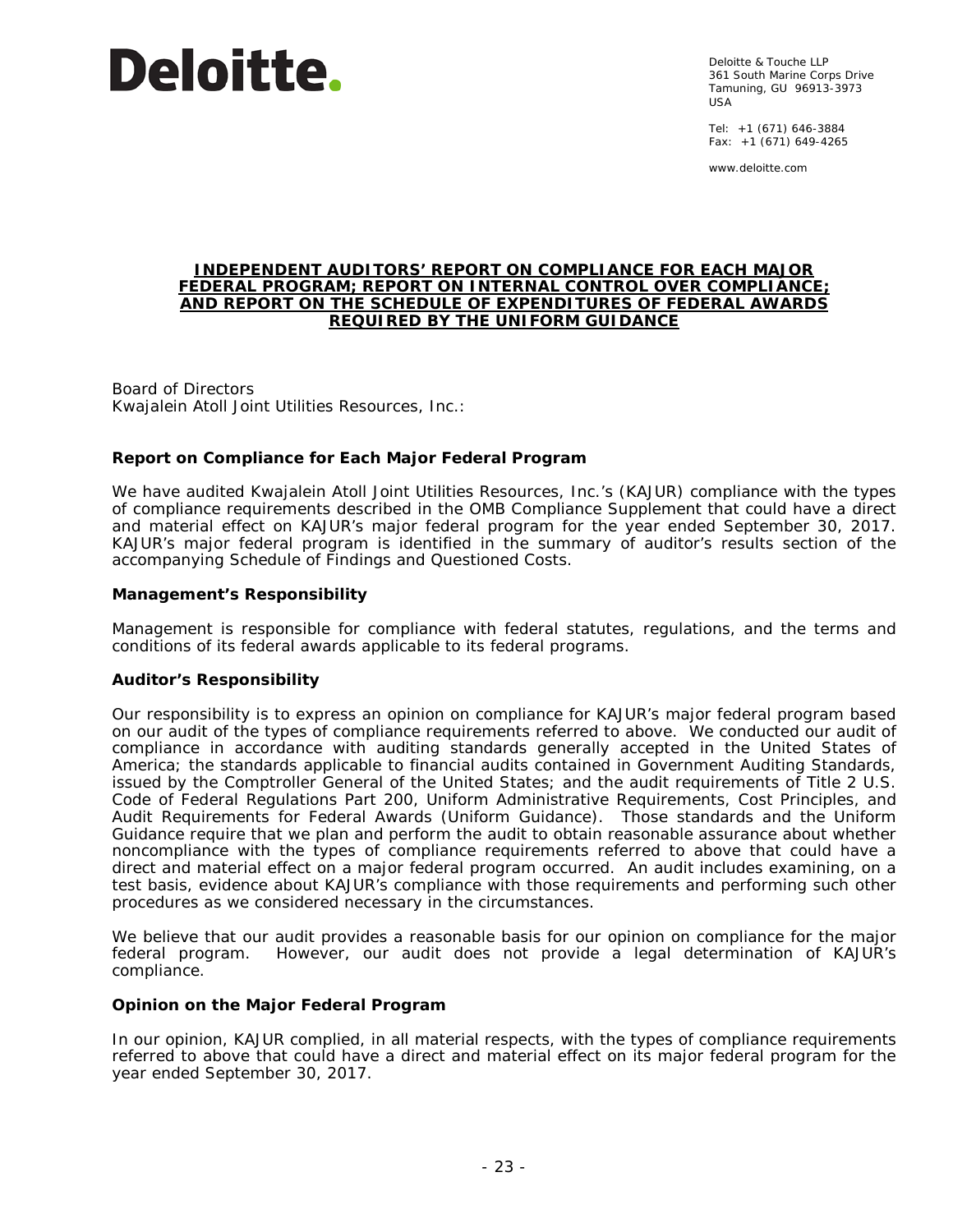# Deloitte.

## **Report on Internal Control Over Compliance**

Management of KAJUR is responsible for establishing and maintaining effective internal control over compliance with the types of compliance requirements referred to above. In planning and performing our audit of compliance, we considered KAJUR's internal control over compliance with the types of requirements that could have a direct and material effect on the major federal program to determine the auditing procedures that are appropriate in the circumstances for the purpose of expressing an opinion on compliance for the major federal program and to test and report on internal control over compliance in accordance with the Uniform Guidance, but not for the purpose of expressing an opinion on the effectiveness of internal control over compliance. Accordingly, we do not express an opinion on the effectiveness of KAJUR's internal control over compliance.

A *deficiency in internal control over compliance* exists when the design or operation of a control over compliance does not allow management or employees, in the normal course of performing their assigned functions, to prevent, or detect and correct, noncompliance with a type of compliance requirement of a federal program on a timely basis. A *material weakness in internal control over compliance* is a deficiency, or combination of deficiencies, in internal control over compliance, such that there is a reasonable possibility that material noncompliance with a type of compliance requirement of a federal program will not be prevented, or detected and corrected, on a timely basis. A *significant deficiency in internal control over compliance* is a deficiency, or a combination of deficiencies, in internal control over compliance with a type of compliance requirement of a federal program that is less severe than a material weakness in internal control over compliance, yet important enough to merit attention by those charged with governance.

Our consideration of internal control over compliance was for the limited purpose described in the first paragraph of this section and was not designed to identify all deficiencies in internal control over compliance that might be material weaknesses or significant deficiencies. We did not identify any deficiencies in internal control over compliance that we consider to be material weaknesses. However, material weaknesses may exist that have not been identified.

The purpose of this report on internal control over compliance is solely to describe the scope of our testing of internal control over compliance and the results of that testing based on the requirements of the Uniform Guidance. Accordingly, this report is not suitable for any other purpose.

## **Report on Schedule of Expenditures of Federal Awards Required by the Uniform Guidance**

We have audited the financial statements of KAJUR as of and for the year ended September 30, 2017, and have issued our report thereon dated June 5, 2018, which contained an unmodified opinion on those financial statements. Our audit was conducted for the purpose of forming an opinion on the financial statements as a whole. The accompanying schedule of expenditures of federal awards is presented for purposes of additional analysis as required by the Uniform Guidance and is not a required part of the financial statements. Such information is the responsibility of management and was derived from and relates directly to the underlying accounting and other records used to prepare the financial statements. The information has been subjected to the auditing procedures applied in the audit of the financial statements and certain additional procedures, including comparing and reconciling such information directly to the underlying accounting and other records used to prepare the financial statements or to the financial statements themselves, and other additional procedures in accordance with auditing standards generally accepted in the United States of America. In our opinion, the schedule of expenditures of federal awards is fairly stated in all material respects in relation to the financial statements as a whole.

eloitte Nachell

June 5, 2018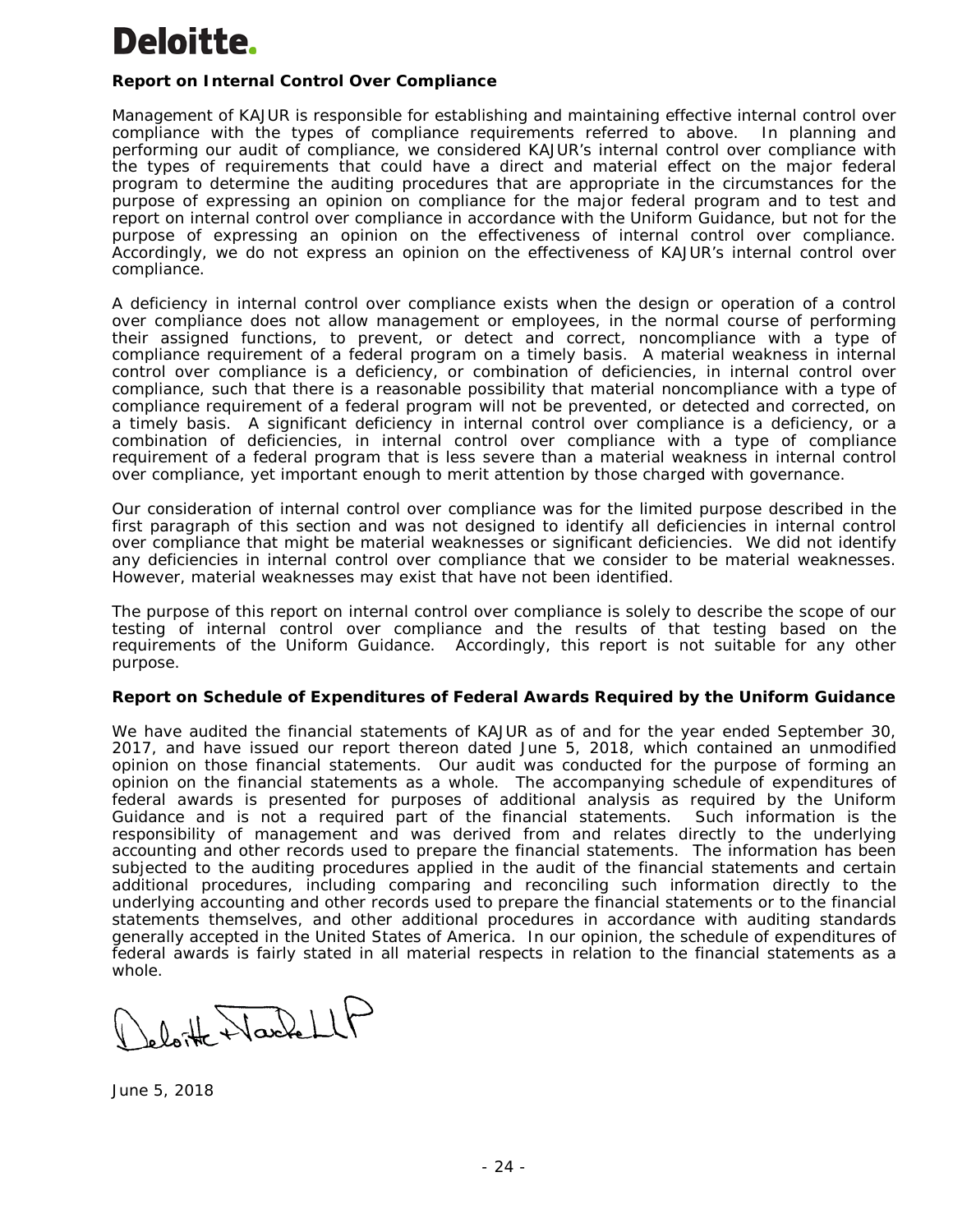Schedule of Expenditures of Federal Awards Year Ended September 30, 2017

Program Title FY17

Expenditures

U.S. Department of the Interior: CFDA #15.875 Compact of Free Association, As Amended, Section 211(b)(2) Kwajalein Atoll Landowners Special Needs

Power Generation, Distribution, and Maintenance  $$ 1,327,860$ 

The Schedule of Expenditures of Federal Awards is presented on the accrual basis of accounting.

The above expenditures reconcile to the underlying basic financial statements as follows:

 Power Generation, Distribution, and Maintenance (included within fuel and lubricants expense of \$3,422,823)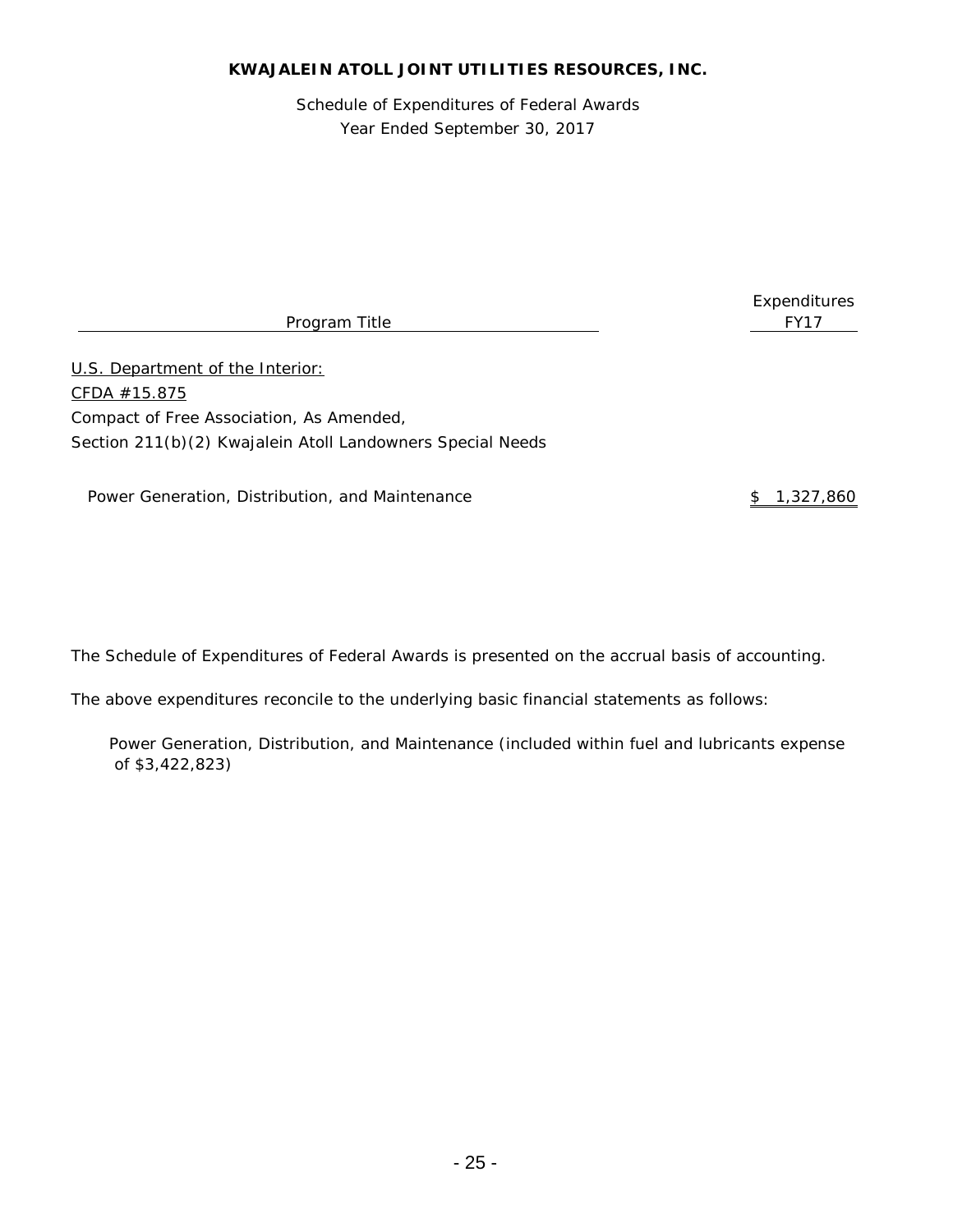Schedule of Findings and Questioned Costs Year Ended September 30, 2017

## **SECTION I - SUMMARY OF AUDITORS' RESULTS**

## *Financial Statements*

| Type of report the auditor issued on whether the financial statements<br>audited were prepared in accordance with GAAP: |                                                                                                                      | Unmodified    |
|-------------------------------------------------------------------------------------------------------------------------|----------------------------------------------------------------------------------------------------------------------|---------------|
|                                                                                                                         | Internal control over financial reporting:                                                                           |               |
| ٠                                                                                                                       | Material weakness(es) identified?                                                                                    | Yes           |
| ٠                                                                                                                       | Significant deficiency(ies) identified?                                                                              | None reported |
| Noncompliance material to financial statements noted?<br>Yes                                                            |                                                                                                                      |               |
|                                                                                                                         | <b>Federal Awards</b>                                                                                                |               |
|                                                                                                                         | Internal control over major federal programs:                                                                        |               |
| Material weakness(es) identified?<br><b>No</b>                                                                          |                                                                                                                      |               |
| Significant deficiency(ies) identified?<br>None reported                                                                |                                                                                                                      |               |
| Unmodified<br>Type of auditors' report issued on compliance for major federal programs:                                 |                                                                                                                      |               |
| Any audit findings disclosed that are required to be reported in accordance<br>with 2 CFR 200.516 (a)?                  |                                                                                                                      | <b>No</b>     |
|                                                                                                                         | Identification of major federal programs:                                                                            |               |
|                                                                                                                         | CEDA<br>Number<br>Name of Federal Program                                                                            |               |
|                                                                                                                         | 15.875<br>Compact of Free Association, as Amended: Kwajalein Atoll<br>Landowners Special Needs Kwajalein Impact Fund |               |
| Dollar threshold used to distinguish between Type A and Type B programs:                                                |                                                                                                                      | \$750,000     |
| Auditee qualified as low-risk auditee?<br>No                                                                            |                                                                                                                      |               |
| SECTION II - FINANCIAL STATEMENT FINDINGS                                                                               |                                                                                                                      |               |
|                                                                                                                         | Reference                                                                                                            |               |

| kelel elice<br>Number | <b>Findings</b>                  |
|-----------------------|----------------------------------|
| 2017-001              | Accounts Receivable              |
| 2017-002              | Materials and Supplies Inventory |
| 2017-003              | Local Noncompliance              |
| 2017-004              | Prepayments                      |

## **SECTION III - FEDERAL AWARD FINDINGS AND QUESTIONED COSTS**

No matters were reported.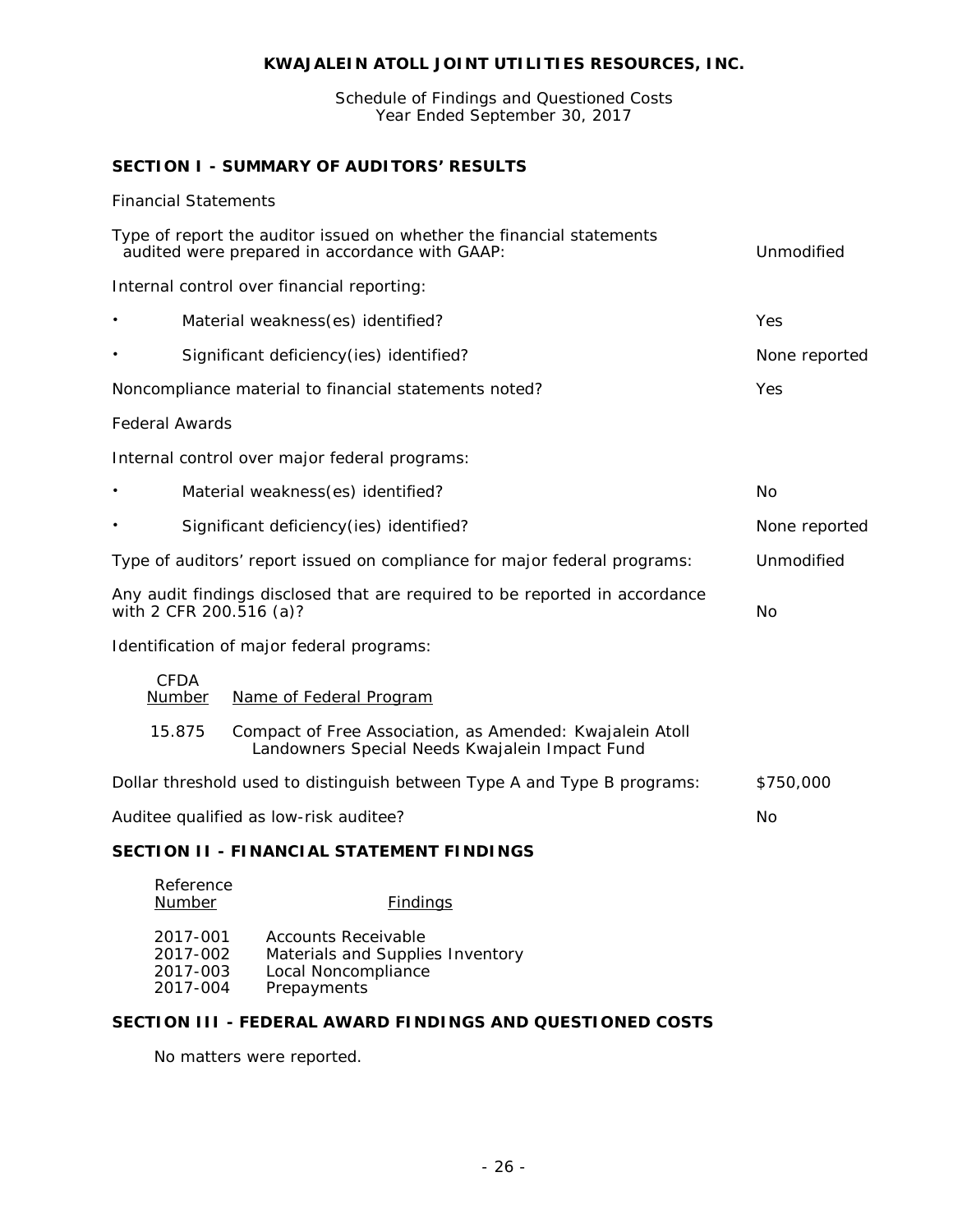Schedule of Findings and Questioned Costs, Continued Year Ended September 30, 2017

#### Finding No. 2017-001

#### Accounts Receivable

Criteria: Timely collection of accounts receivables should be monitored to maximize collections and minimize future losses.

#### Condition:

- a. As of September 30, 2017, electric trade receivables aggregated \$2,194,308. Of this amount, \$675,809 has been outstanding for in excess of a year. Fifteen accounts comprise 80% of this total. Receivable aging was not properly performed.
- b. Certain customers continue to receive utility services without resolution of long outstanding balances.
- c. Outstanding balances from diesel fuel sales at September 30, 2017 amounted to \$211,455. Due to insufficient collection, a full allowance was provided. Of that total, \$131,968 is due from a single customer.
- d. During the year, KAJUR management decreased the selling price to a related party, from the published price of \$6.50 per gallon to \$4.61 per gallon. No written documentation was available to support approval of this price change.
- e. During the year, KAJUR paid several travel expenses on behalf of officers of a certain unaffiliated organization. At September 30, 2017, the outstanding balance due from this entity amounted to \$12,686. This amount has not been billed or collected.

Cause: The cause of the above condition is a lack of adequate internal control policies and procedures that facilitate timely collections. In addition, a formal policy has not been implemented to standardize customer collections, which involve long outstanding receivables. Furthermore, KAJUR lacks mitigating measures including entering into collection agreements to recover long outstanding receivables.

Effect: The effect of the condition is potential limitations on KAJUR's cash flows and potential losses due to collectability.

#### Identification as a Repeat Finding: Finding 2016-001 and 2015-001.

Recommendation: We recommend KAJUR adopt internal control policies and procedures to recover long outstanding receivables and to minimize potential losses from noncollection. In addition, we recommend KAJUR implement effective collection measures or enter into collection agreements with customers that have long outstanding balances.

Auditee Response and Corrective Action Plan: KAJUR agrees with this finding and recommendation, as well as the cause for the condition identified in this finding. KAJUR will discuss collection agreements with customers with outstanding bills. Internal policies and procedures will be created to ensure timely recording and collection.

#### Corrective Action:

- 1. See final resolution to outstanding electric bill that are still under dispute.
- 2. Adopt internal control policies and procedures.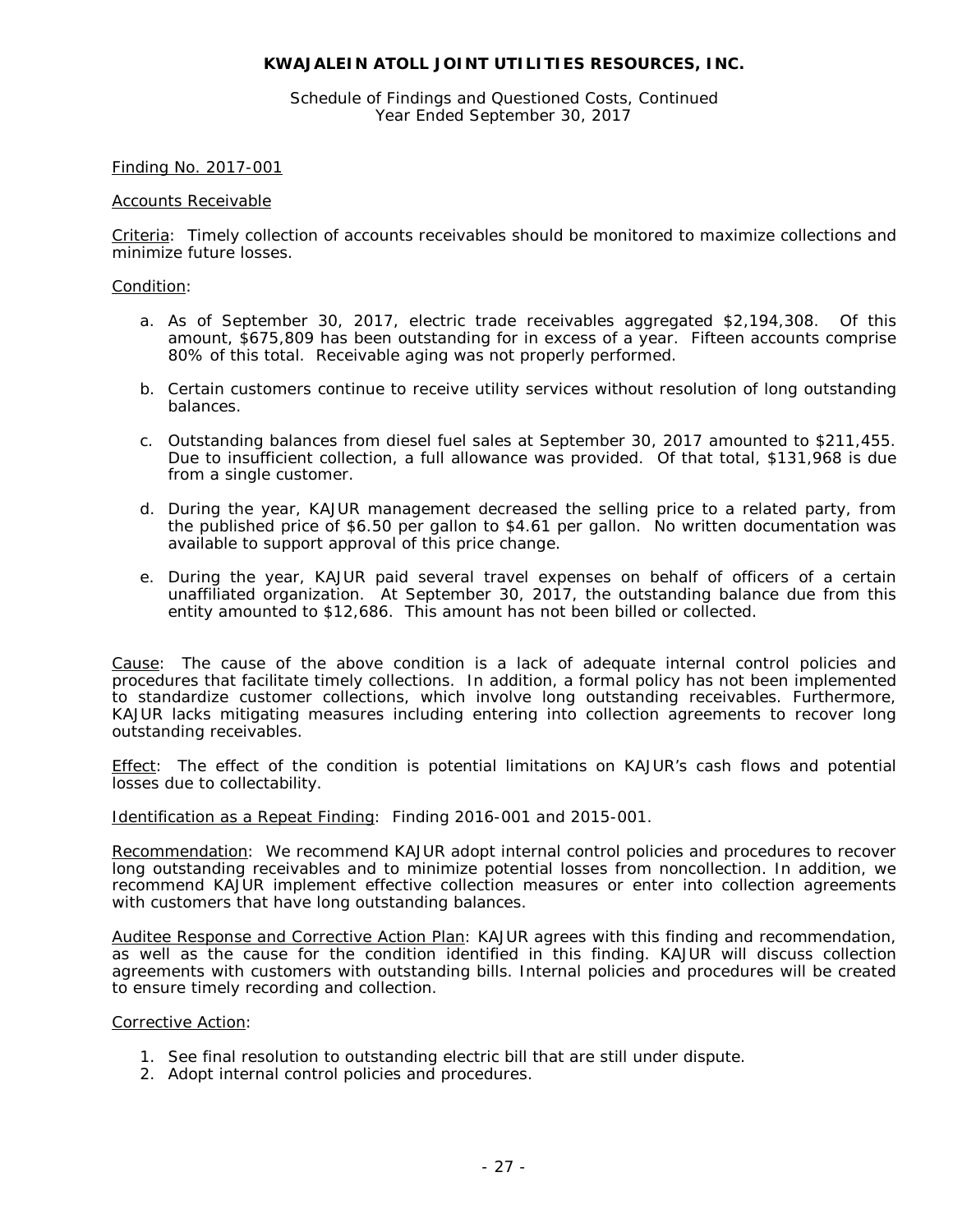Schedule of Findings and Questioned Costs, Continued Year Ended September 30, 2017

#### Finding No. 2017-002

#### Materials and Supplies Inventory

Criteria: Materials and supplies inventory should be periodically reviewed for accuracy and ongoing performance.

Condition: A \$314,152 year-end adjustment of materials and supplies inventory resulted from a reconciliation of actual inventory on hand. a) Materials and supplies were not supported with issuance tickets. b) Prepaid inventory is not correctly recorded and is not timely monitored. c) Approved work orders are not always prepared prior to inventory requests. d) Several inventory issuance tickets did not include issuer and receiver signatures to evidence authorized issuance and acknowledged inventory receipts.

Cause: The cause of the above condition is due to ineffective internal controls over monitoring, reconciliation, and recording inventory transactions.

Effect: A significant number of year-end reconciling adjustments and a potential loss of materials and supplies result from this condition.

Identification as a Repeat Finding: Finding 2016-002.

Recommendation: We recommend KAJUR perform periodic reconciliation of materials and supplies inventory. Adequate review of journal entries is also recommended.

Auditee Response and Corrective Action Plan: KAJUR agrees with this finding and its prescribed recommendations. Certain elements within KAJUR's physical work environment will also need to improve to compliment the recommendation prescribed above. These include properly reviewing and reconciling the materials and supplies inventory on a routine basis.

#### Corrective Action:

1. Develop internal control policies and procedure to ensure regular review of journal entries.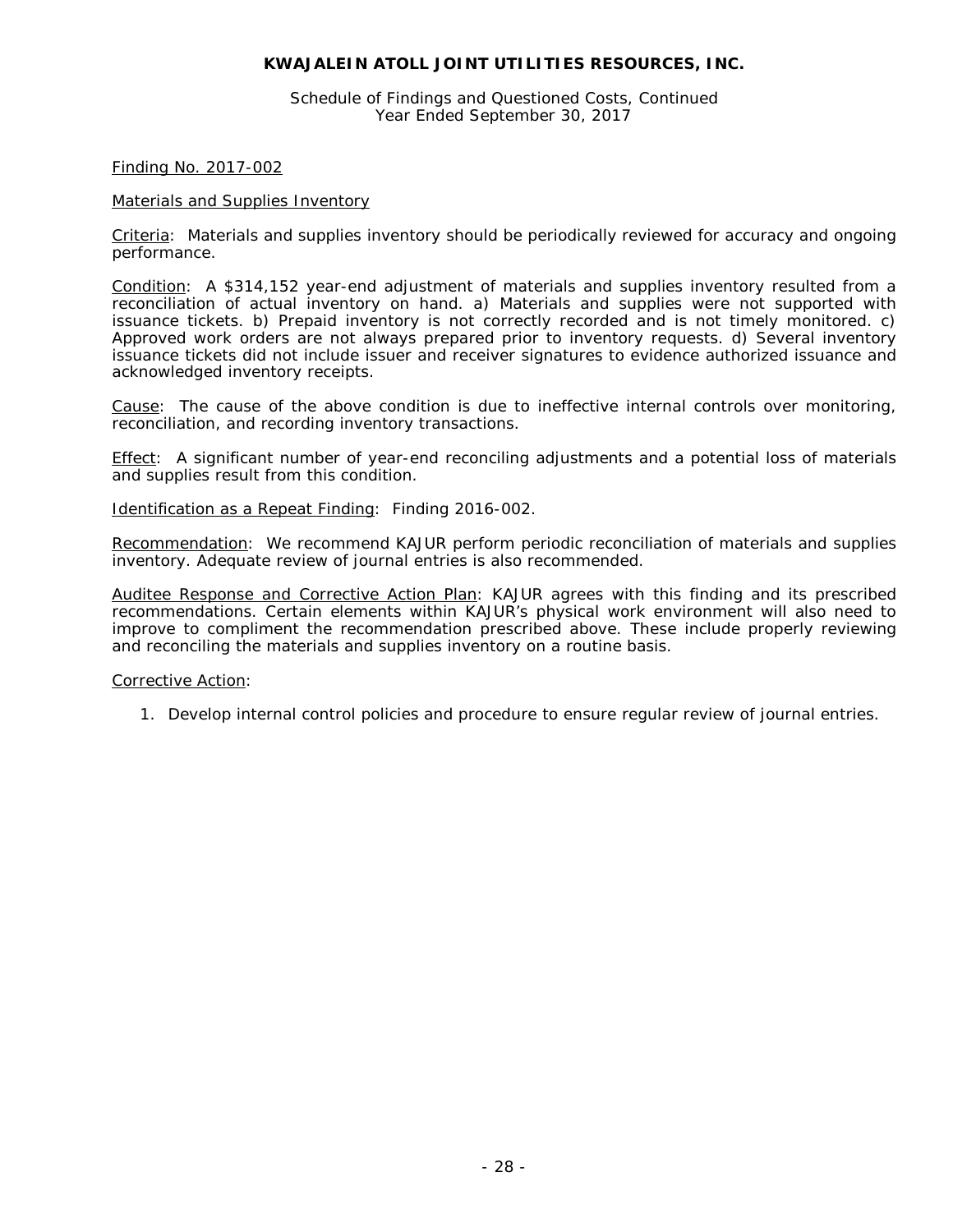Schedule of Findings and Questioned Costs, Continued Year Ended September 30, 2017

Finding No. 2017-003

#### Local Noncompliance

Criteria: RepMar Procurement Code states the following:

- a) Section 124 unless otherwise authorized by law, all government contracts shall be awarded by competitive sealed bidding.
- b) Section 127 procurement of goods and services not exceeding \$25,000 may be in accordance with small purchases procedures promulgated by RepMar's Policy Office; provided, however that procurement requirements shall not be artificially divided so as to constitute a small purchase under this Section.
- c) Section 128 a contract may be awarded for a supply, service, or construction item without competition when it is determined in writing that there is only one source for the required supply service, or construction item.

#### Condition:

- a. KAJUR does not have a formal procurement policy that requires procurement rationale be documented and be maintained in file. Additionally, competitive procurement was not determinable for various expenditures tested that occurred during the year.
- b. During the year, KAJUR was a signatory to an independent technical review service for an ongoing water supply and sanitation project. The initial cost of the service agreement was \$49,040. However, effective October 12, 2017, the service fee increased to \$73,880. Documentation was not available to support compliance with the above criteria.

Cause: The cause of the above condition is a lack of internal control policies and procedures supporting compliance with RepMar's Procurement Code.

Effect: The effect of the above condition is potential noncompliance with RepMar's Procurement Code.

Identification as a Repeat Finding: Finding 2016-003, 2015-003 and 2014-001.

Recommendation: We recommend KAJUR adhere to RepMar's Procurement Code. In addition, competitive procurement rationale should be documented and be maintained in file.

Auditee Response and Corrective Action Plan: KAJUR agrees with this finding and the listed recommendations. KAJUR concurs that to resolve this issue, internal control policies and procedures, in compliance with RepMar's Procurement Code need to be created and enforced. This will improve the documentation, ensuring transparency and satisfactory operation.

KAJUR will continue to use TenderLink©, an online procurement facilitator that link buyers and suppliers throughout the world, to competitively procure goods and services. TenderLink© also ensures proper documentation and history of procurement, including assessment of the vendor's selection as well as procuring items and services in a timely fashion.

With advice from our Governing Board, KAJUR sought out service from a firm to conduct an independent technical review for the ongoing water supply and sanitation project. As this was the first time an ITR had been conducted for KAJUR, we were unaware of the pricing scheme for the service. We will ensure compliancy by setting all terms prior to signing our agreement and saving all documentation for future records.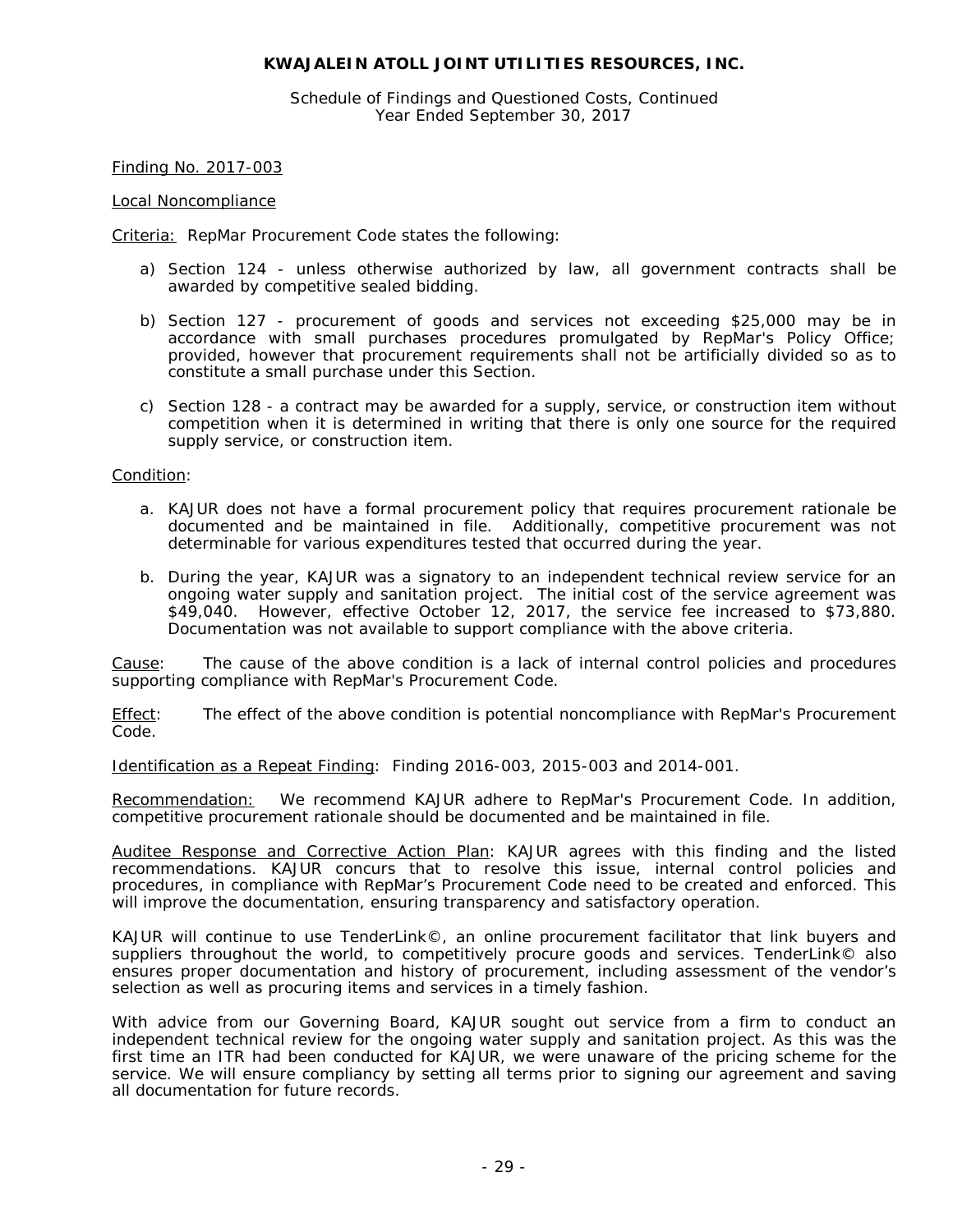Schedule of Findings and Questioned Costs, Continued Year Ended September 30, 2017

Finding No. 2017-003

Local Noncompliance

## Auditee Response and Corrective Action Plan:, Continued

Corrective Action:

- 1) Establish and enforce internal control policies and procedures in compliance with RepMar's Procurement Code.
- 2) Continue to utilize TenderLink© to ensure transparency and compliancy to RepMar's Procurement Code.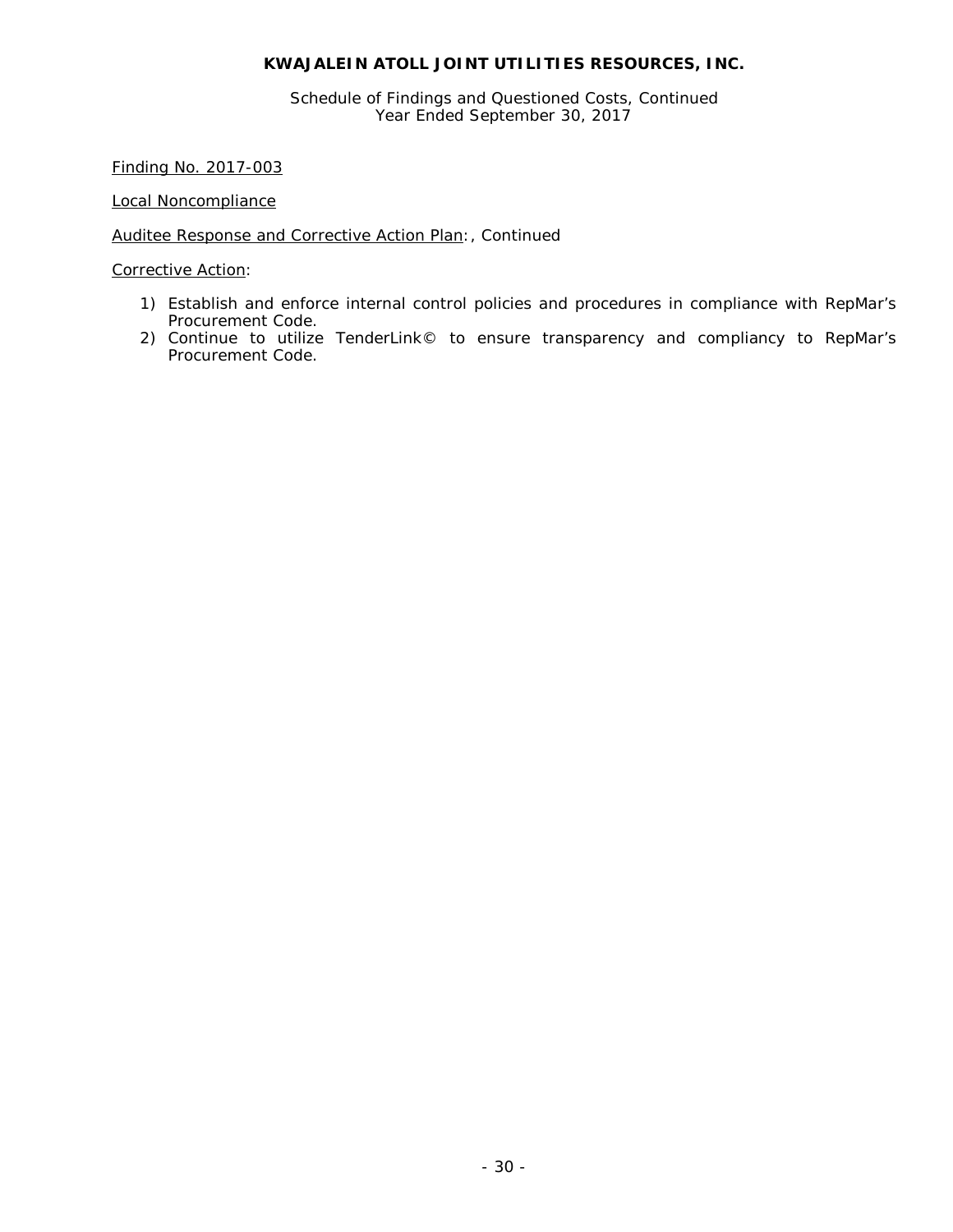Schedule of Findings and Questioned Costs, Continued Year Ended September 30, 2017

#### Finding No. 2017-004

#### **Prepayments**

Criteria: Prepayments should be monitored and be timely reconciled. Information maintained by the warehouse department relating to received items and in the accounting system should be reconciled.

#### Condition:

- a. KAJUR recorded a post-closing adjustment to record \$333,486 of prepayments. However, \$242,863 of the post-closing adjustment lacks a receiving report to establish the date of the receipt of the goods or services. Prepayments are not timely monitored.
- b. As of September 30, 2017, 41% or approximately \$61,592 is aged over 180 days.

c. KAJUR lacks receiving reports to support that prepaid purchases have been received.

Cause: Prepayments are not monitored.

Effect: Significant proposed audit adjustments and a potential loss of purchased items results from the above condition.

Recommendation: We recommend that management strengthen internal controls to facilitate proper recordation, adequate monitoring, timely reconciliation and review of prepayments.

Auditee Response and Corrective Action Plan: KAJUR agrees with this finding and the listed recommendations. KAJUR agrees that in order to alleviate this issue, internal controls to facilitate proper recordation, adequate monitoring, timely reconciliation, and review of prepayments, need to be enforced and strengthened. KAJUR will also reorganize the procurement and supply department to ensure better coordination and proper operation.